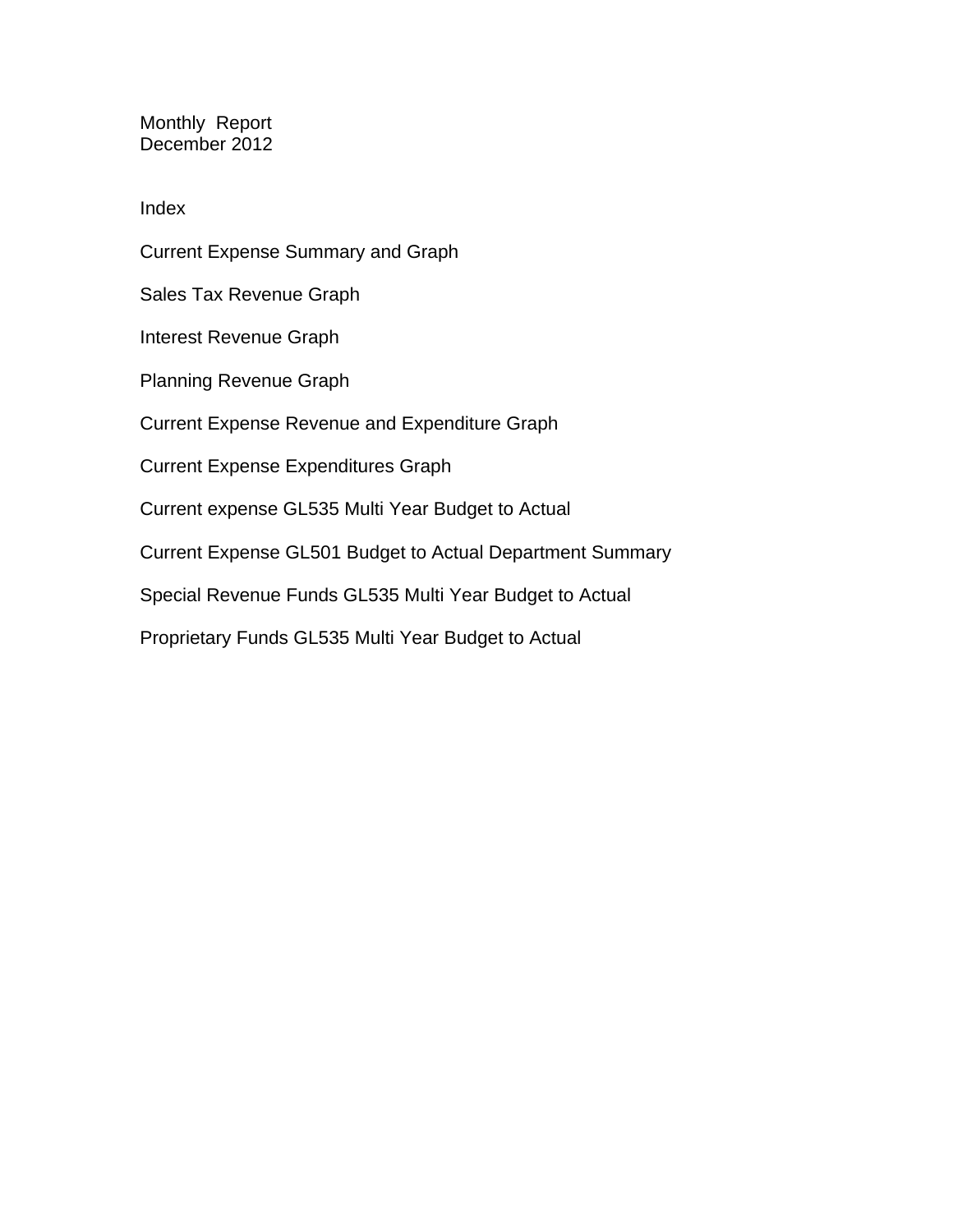| CURRENT EXPENSE Thousands (000's) |         |                     |                         |               |                |            |                         |               |         |            |                         |        |
|-----------------------------------|---------|---------------------|-------------------------|---------------|----------------|------------|-------------------------|---------------|---------|------------|-------------------------|--------|
|                                   |         | <b>Current Year</b> |                         |               |                | 2011       |                         |               |         | 2010       |                         |        |
|                                   | Current | <b>YTD</b>          | <b>Budget</b>           | %VS           | Current        | <b>YTD</b> | <b>Budget</b>           | % VS          | Current | <b>YTD</b> | <b>Budget</b>           | % VS   |
|                                   | Actual  | Actual              | Net of Beg.<br>Fund Bal | <b>Budget</b> | Actual         | Actual     | Net of Beg.<br>Fund Bal | <b>Budget</b> | Actual  | Actual     | Net of Beg.<br>Fund Bal | Budget |
| Revenue                           |         |                     |                         |               |                |            |                         |               |         |            |                         |        |
| <b>Property Tax</b>               | 66      | 7,156               | 7,182                   | 100%          | 49             | 7,306      | 7,437                   | 98%           | 165     | 7,059      | 7,368                   | 96%    |
| Sales Tax                         | 345     | 4,094               | 3,850                   | 106%          | 320            | 4,125      | 4,111                   | 100%          | 267     | 4,161      | 4,326                   | 96%    |
| Planning and Community            | 90      | 1,251               | 1,556                   | 80%           | 70             | 1,419      | 1,412                   | 100%          | 154     | 1,525      | 1,229                   | 124%   |
| Interest - Investment             | 38      | 437                 | 255                     | 171%          | 60             | 276        | 200                     | 138%          | 37      | 315        | 550                     | 57%    |
| Other                             | 521     | 5,841               | 5,498                   | 106%          | 400            | 5,629      | 5,276                   | 107%          | 1,823   | 6,919      | 5,171                   | 134%   |
| Subtotal                          | 1.060   | 18,779              | 18,341                  | 102%          | 899            | 18,756     | 18,436                  | 102%          | 2,446   | 19,979     | 18,644                  | 107%   |
| Intergovernmental (Grants)        | 185     | 1,149               | 1,156                   | 99%           | 99             | 864        | 1,040                   | 83%           | 325     | 1,104      | 807                     | 137%   |
| Total                             | 1,245   | 19,928              | 19,497                  | 102%          | 998            | 19,620     | 19,476                  | 101%          | 2,771   | 21,083     | 19,451                  | 108%   |
| Interfund Transfers-In            |         | 2,201               | 2,225                   | 99%           | $\blacksquare$ | 1,879      | 1,919                   | 98%           | 120     | 2,068      | 1,948                   | 106%   |
| Use of Beg Fund Balance           |         | $\blacksquare$      | 130                     | 0%            |                |            | 185                     | 0%            |         |            | 1,210                   | 0%     |
| <b>Total Revenue</b>              | 1,245   | 22,129              | 21,852                  | 101%          | 998            | 21,499     | 21,580                  | 100%          | 2,891   | 23,151     | 22,609                  | 102%   |
|                                   |         |                     |                         |               |                |            |                         |               |         |            |                         |        |
| Expenditures                      | 1.550   | 19,201              | 20,441                  | 94%           | 1,441          | 18,728     | 19,917                  | 94%           | 1,877   | 20,426     | 21,347                  | 96%    |
| Interfund Transfers-Out           |         | 1,185               | 1,411                   | 84%           |                | 1,205      | 1,663                   | 72%           | 80      | 1,440      | 1,262                   | 114%   |
| <b>Total Expenditures</b>         | 1,550   | 20,386              | 21,852                  | 93%           | 1,441          | 19,933     | 21,580                  | 92%           | 1,957   | 21,866     | 22,609                  | 97%    |
| Net Current Expense               | (305)   | 1,743               | $\mathbf 0$             |               | (443)          | 1,566      | 0                       |               | 934     | 1,285      | $\mathbf 0$             |        |





H:\Accounting\Monthly Reports\2012 Mo Report\12 DEC 2012\12 DEC 2012.xls 1/16/2013 8:17 AM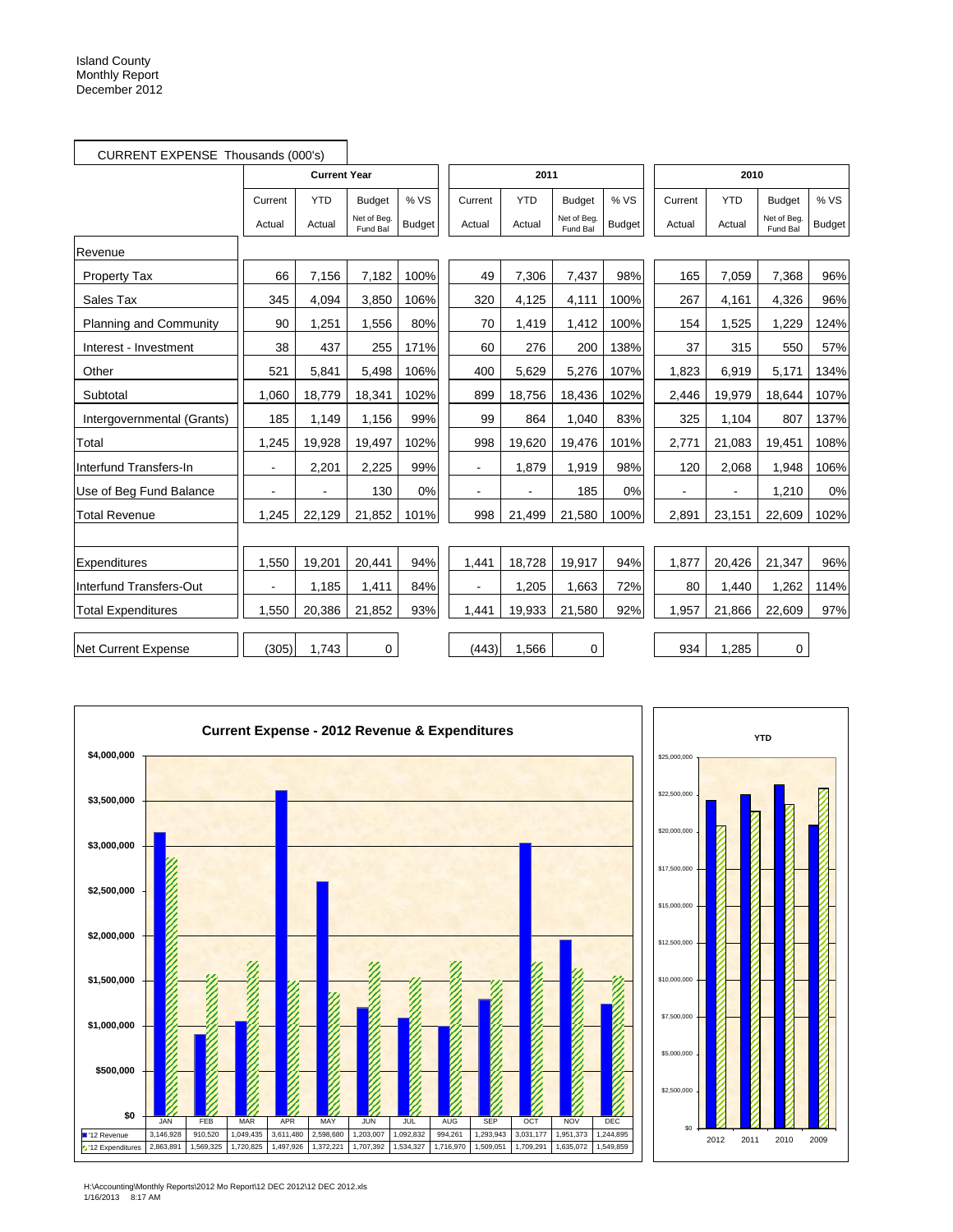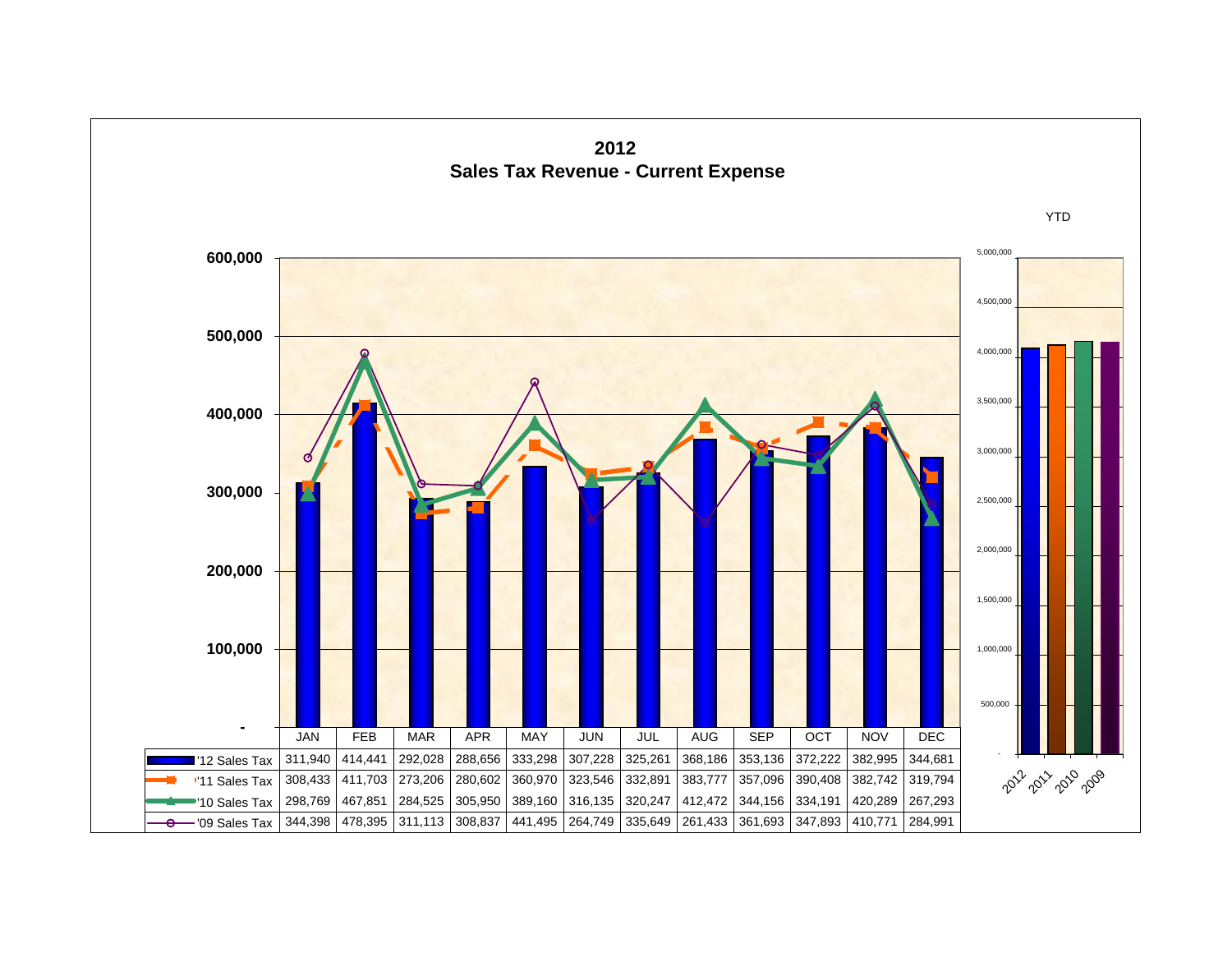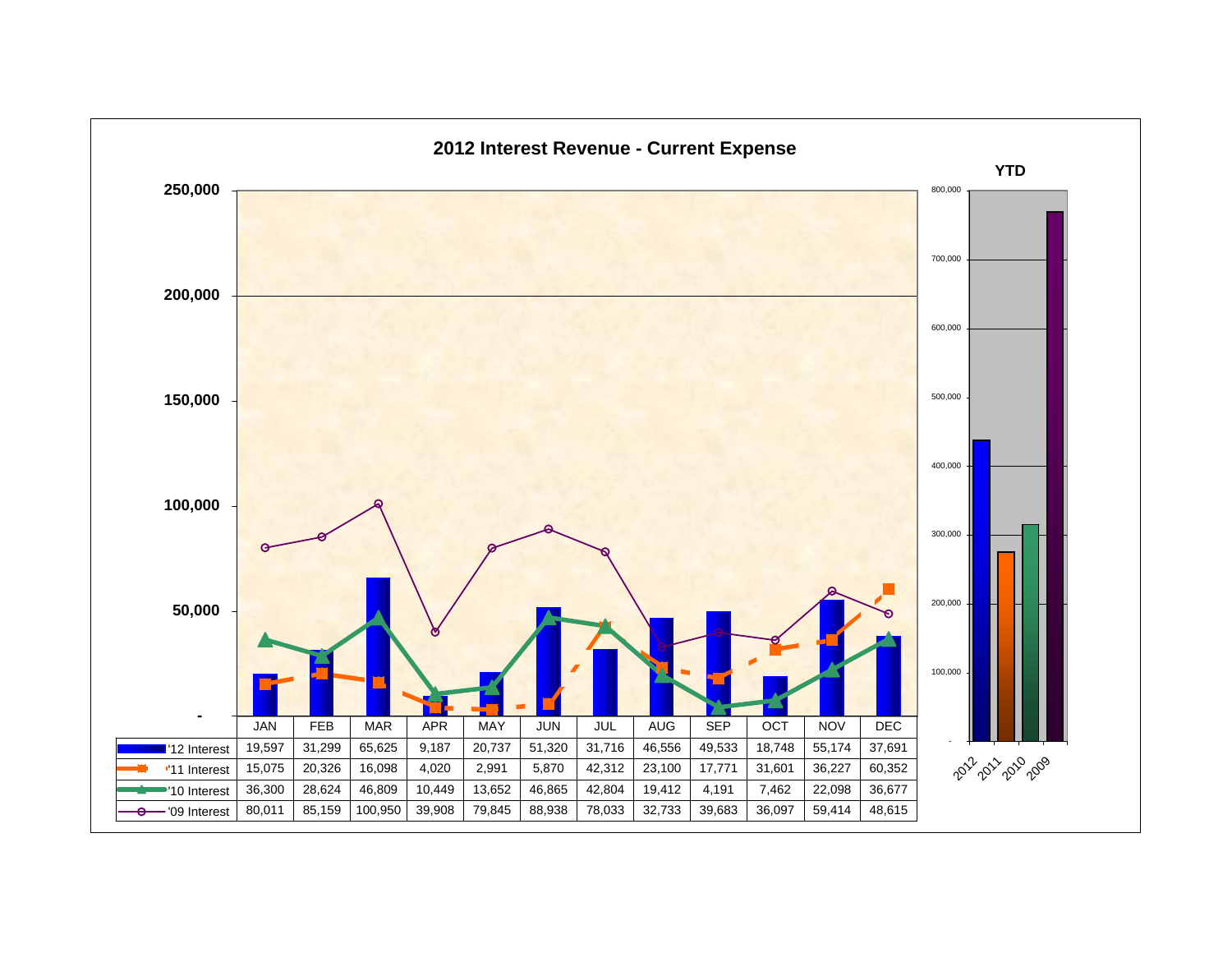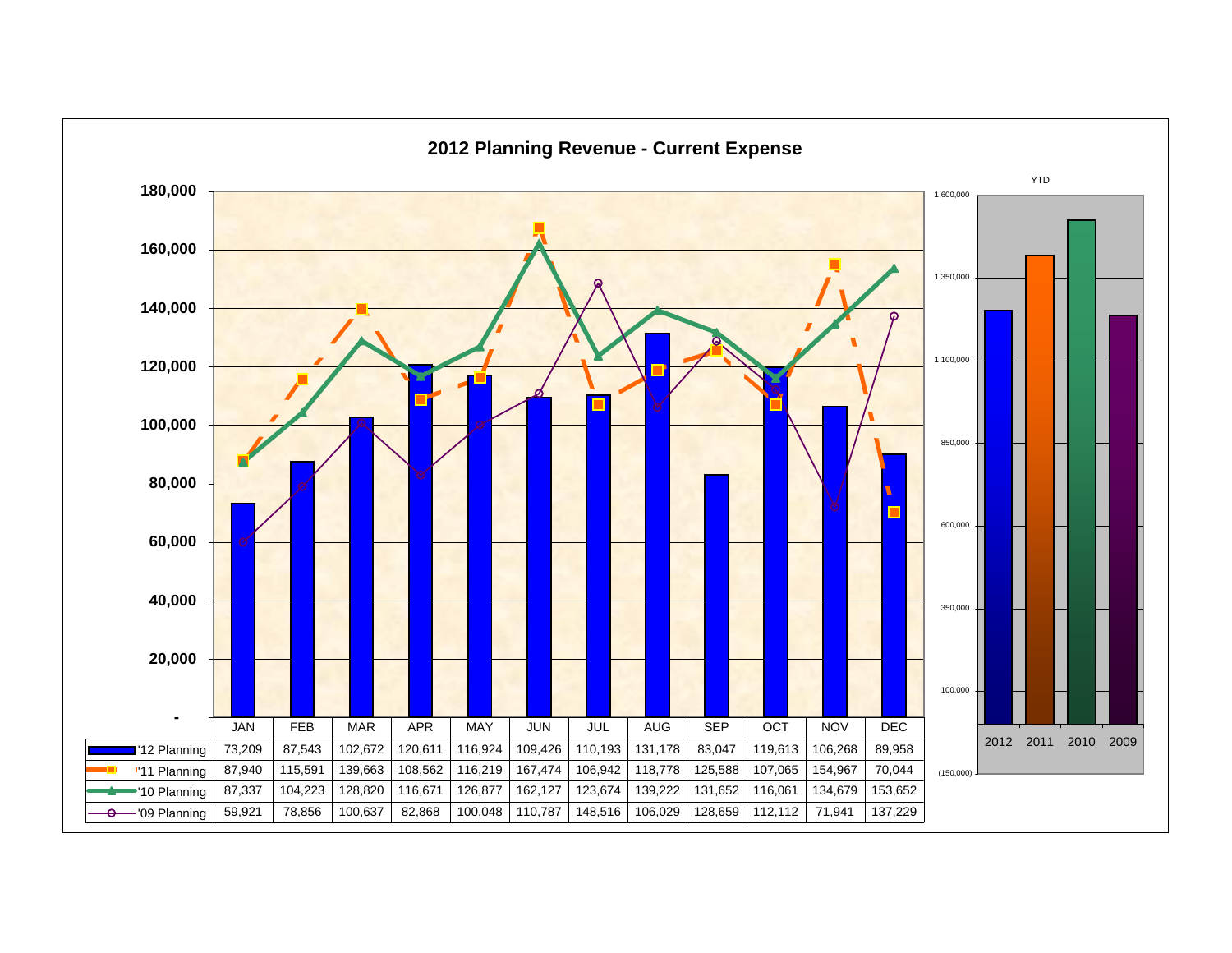![](_page_5_Figure_0.jpeg)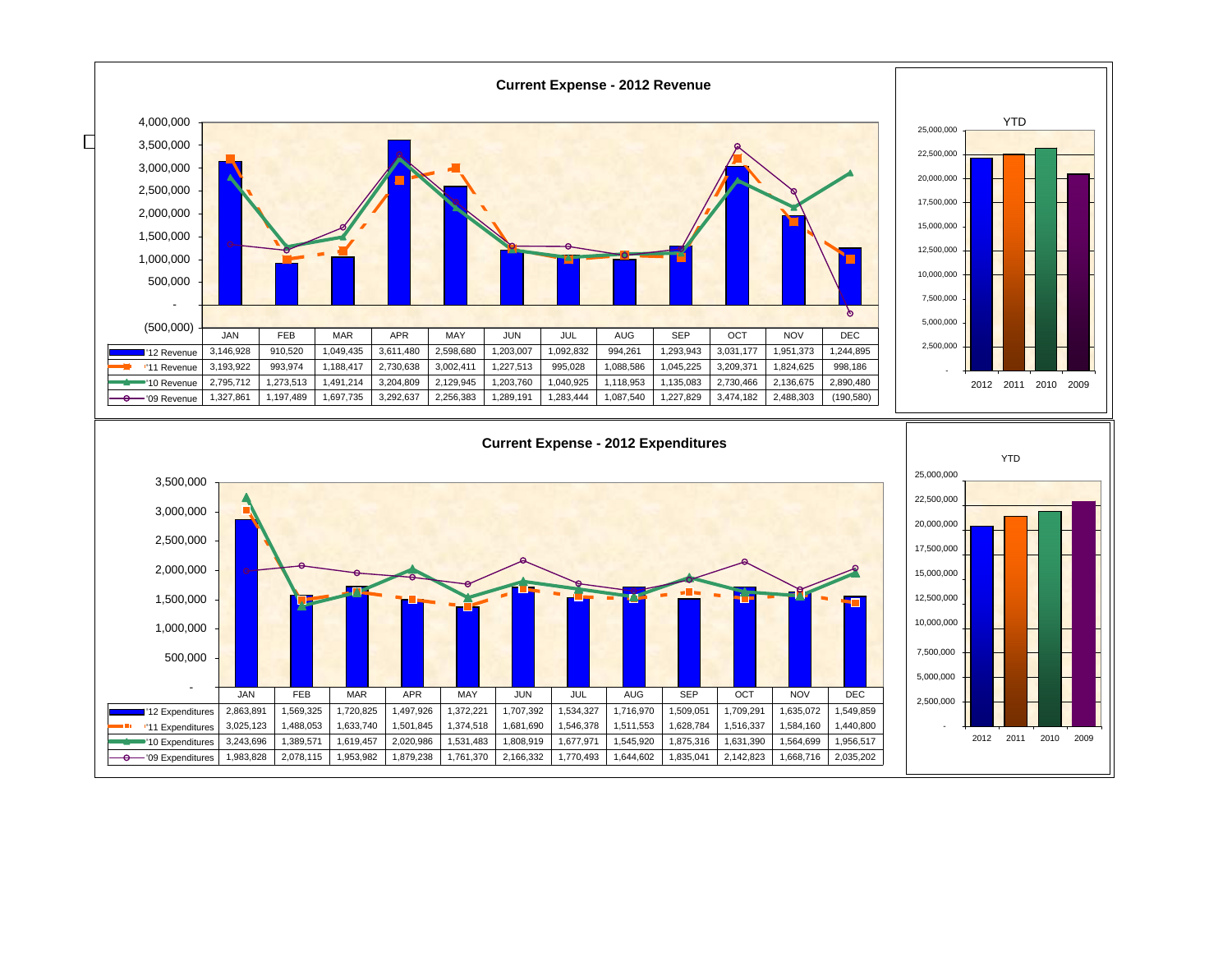![](_page_6_Figure_0.jpeg)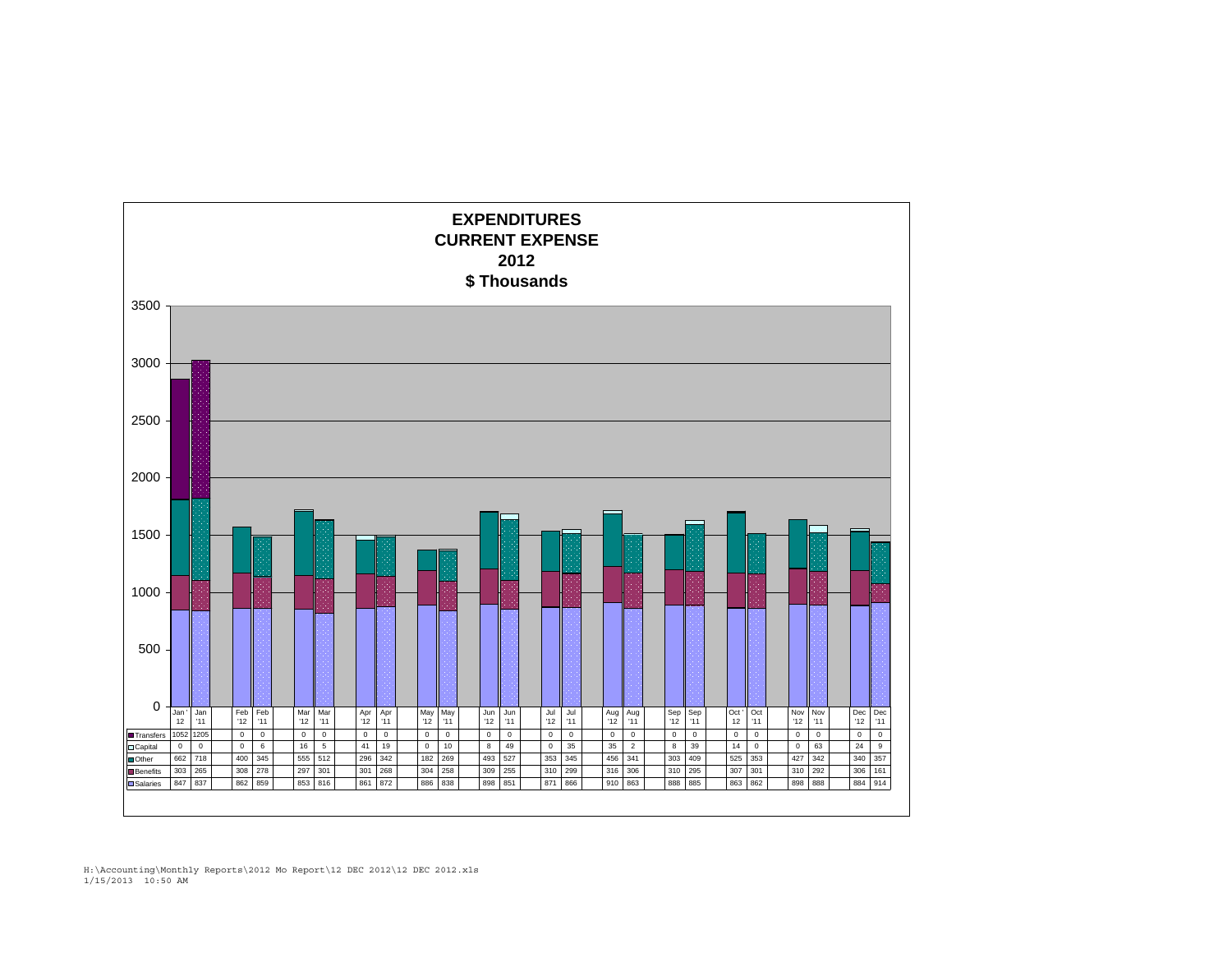|                              |                    |                                    |                 | 2012              | 2012<br>Month  | 2012<br>Year to | 2012<br><b>Encumbered</b> | 2012           |                |
|------------------------------|--------------------|------------------------------------|-----------------|-------------------|----------------|-----------------|---------------------------|----------------|----------------|
|                              |                    | <b>Prior Years to Date Actuals</b> |                 | Approved          | to Date @      | Date @          | Amount @                  | Balance @      | <b>Percent</b> |
| Object                       | <b>Description</b> | 2010                               | 2011            | <b>Budget</b>     | 12/31/2012     | 12/31/2012      | 12/31/2012                | 12/31/2012     | <b>YTD</b>     |
| <b>CURRENT EXPENSE (001)</b> |                    |                                    |                 |                   |                |                 |                           |                |                |
| USE OF FUND BALANCE          |                    | 0.00                               | 0.00            | 130.000.00        | 0.00           | 0.00            | 0.00                      | 130.000.00     | $0\%$          |
| <b>REVENUES</b>              |                    | 19.979.532.69                      | 18.713.983.40   | 18.340.527.00     | 1,059,551.27   | 18.778.741.89   | 0.00                      | (438, 214.89)  | 102 %          |
| <b>GRANT REVENUES</b>        |                    | .103.863.29                        | 1.089.589.30    | 1.155.994.00      | 185.344.26     | 1.149.230.47    | 0.00                      | 6.763.53       | 99 %           |
| <b>EXPENDITURES</b>          |                    | (20, 425, 513, 33)                 | (19,050,033.38) | (20, 440, 817.00) | (1,549,859.80) | (19,200,975.46) | 0.00                      | (1,239,841.54) | 94 %           |
| <b>TRANSFERS IN</b>          |                    | 2.068.139.54                       | 2.024.200.51    | 2,225,250.00      | 0.00           | 2,200,560.00    | 0.00                      | 24.690.00      | 99 %           |
| <b>TRANSFERS OUT</b>         |                    | (1.440.411.77)                     | (1,214,376.64)  | (1,410,954.00)    | 0.00           | (1,185,176.42)  | 0.00                      | (225, 777.58)  | 84 %           |
| Net CURRENT EXPENSE (001)    |                    | .285,610.42                        | 1,563,363.19    | 0.00              | (304, 964.27)  | 1,742,380.48    | 0.00                      | (1,742,380.48) |                |
| <b>Grand Total All Funds</b> |                    | .285.610.42                        | 1,563,363.19    | 0.00              | (304, 964.27)  | 1,742,380.48    | 0.00                      | (1,742,380.48) |                |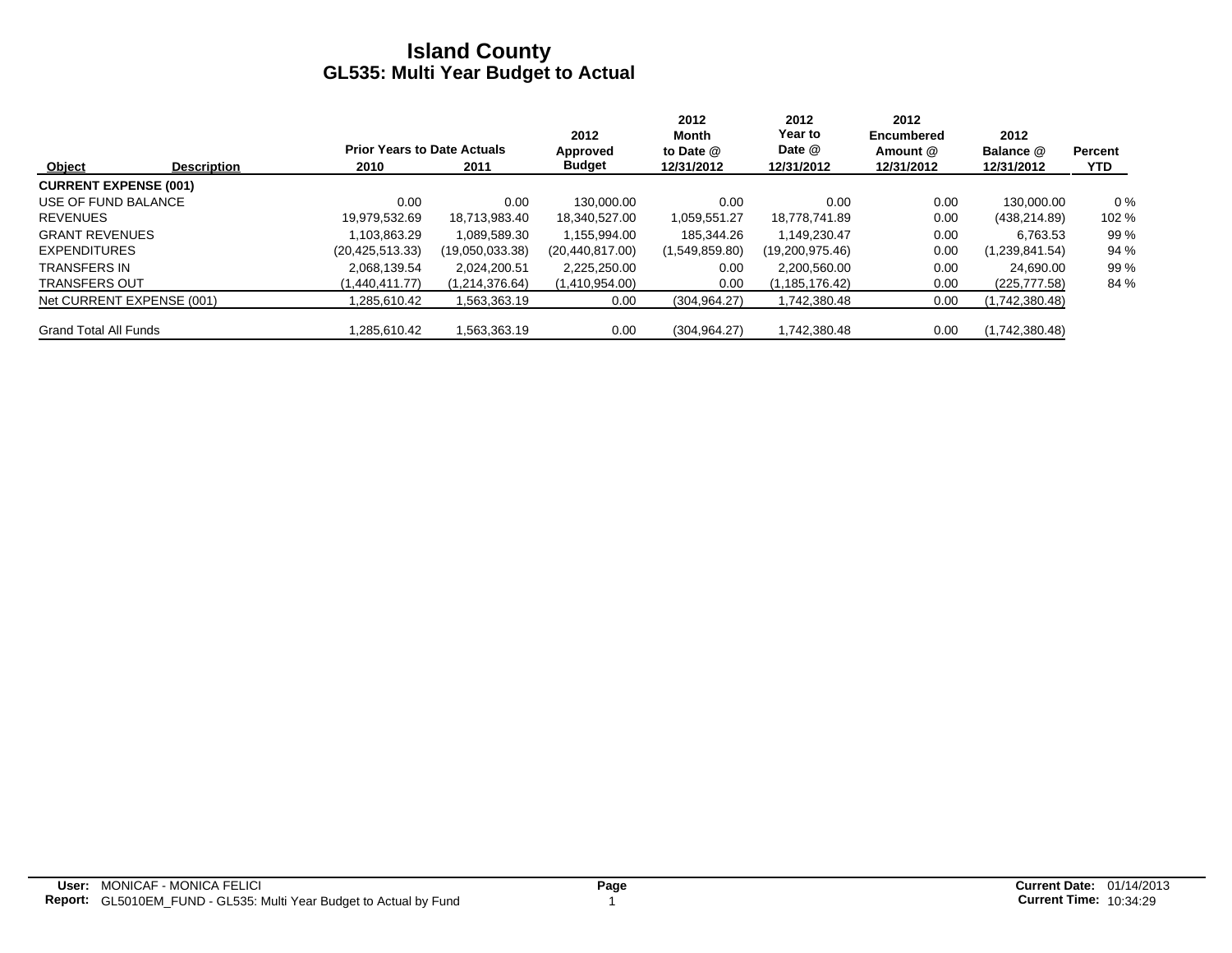|                                                       |                |               | <b>Report Date: 12/31/2012</b> |                |                              |
|-------------------------------------------------------|----------------|---------------|--------------------------------|----------------|------------------------------|
| <b>Group - Description</b>                            | <b>Budget</b>  | <b>Actual</b> | <b>Encumbrance</b>             | <b>Balance</b> | <b>Percent</b><br><b>YTD</b> |
| <b>Dept: 11 PUBLIC WORKS</b><br>Revenue               |                |               |                                |                |                              |
| 34 CHARGES FOR GOODS & SERVICES                       | 10,560.00      | 27,789.64     | 0.00                           | (17,229.64)    | 263.15                       |
| <b>36 MISCELLANEOUS REVENUES</b>                      | 4,000.00       | 6,726.77      | 0.00                           | (2,726.77)     | 168.16                       |
| 39 OTHER FINANCING SOURCES                            | 191,750.00     | 170,538.35    | 0.00                           | 21,211.65      | 88.93                        |
| <b>Revenue Total:</b>                                 | 206,310.00     | 205,054.76    | 0.00                           | 1,255.24       | 99.39                        |
| <b>Expenditures</b>                                   |                |               |                                |                |                              |
| 10 SALARIES & BENEFITS                                | 151,390.00     | 142,748.59    | 0.00                           | 8,641.41       | 94.29                        |
| 20 MAINTENANCE & OPERATIONS                           | 55,420.00      | 52,748.85     | 0.00                           | 2,671.15       | 95.18                        |
| <b>30 INTERGOVERNMENT</b>                             | 0.00           | 1,480.68      | 0.00                           | (1,480.68)     | 0.00                         |
| <b>Expenditure Total:</b>                             | 206,810.00     | 196,978.12    | 0.00                           | 9,831.88       | 95.24                        |
| <b>Dept Total:</b>                                    | (500.00)       | 8,076.64      | 0.00                           | (8,576.64)     |                              |
| <b>Dept: 13 HUMAN SERVICES</b><br><b>Expenditures</b> |                |               |                                |                |                              |
| 20 MAINTENANCE & OPERATIONS                           | 152,435.00     | 139,770.03    | 0.00                           | 12,664.97      | 91.69                        |
| 50 INTERDEPT & TRANSFERS                              | 6,010.00       | 6,010.00      | 0.00                           | 0.00           | 100.00                       |
| <b>Expenditure Total:</b>                             | 158,445.00     | 145,780.03    | 0.00                           | 12,664.97      | 92.00                        |
| <b>Dept Total:</b>                                    | (158, 445.00)  | (145,780.03)  | 0.00                           | (12, 664.97)   |                              |
| Dept: 20 ASSESSOR<br><b>Revenue</b>                   |                |               |                                |                |                              |
| 34 CHARGES FOR GOODS & SERVICES                       | 11,700.00      | 23,837.44     | 0.00                           | (12, 137.44)   | 203.73                       |
| <b>36 MISCELLANEOUS REVENUES</b>                      | 1,000.00       | 30.83         | 0.00                           | 969.17         | 3.08                         |
| <b>Revenue Total:</b>                                 | 12,700.00      | 23,868.27     | 0.00                           | (11, 168.27)   | 187.93                       |
| <b>Expenditures</b>                                   |                |               |                                |                |                              |
| 10 SALARIES & BENEFITS                                | 963,051.00     | 932,367.44    | 0.00                           | 30,683.56      | 96.81                        |
| 20 MAINTENANCE & OPERATIONS                           | 97,230.00      | 61,067.48     | 0.00                           | 36,162.52      | 62.80                        |
| <b>Expenditure Total:</b>                             | 1,060,281.00   | 993,434.92    | 0.00                           | 66,846.08      | 93.69                        |
| <b>Dept Total:</b>                                    | (1,047,581.00) | (969, 566.65) | 0.00                           | (78, 014.35)   |                              |
| Dept: 21 AUDITOR<br><b>Revenue</b>                    |                |               |                                |                |                              |
| 32 LICENSES & PERMITS                                 | 4,000.00       | 5,787.75      | 0.00                           | (1,787.75)     | 144.69                       |
| 34 CHARGES FOR GOODS & SERVICES                       | 571,000.00     | 605,425.06    | 0.00                           | (34, 425.06)   | 106.02                       |
| 36 MISCELLANEOUS REVENUES                             | 0.00           | (1,036.17)    | 0.00                           | 1,036.17       | 0.00                         |
| <b>Revenue Total:</b>                                 | 575,000.00     | 610,176.64    | 0.00                           | (35, 176.64)   | 106.11                       |
| <b>Expenditures</b>                                   |                |               |                                |                |                              |
| 10 SALARIES & BENEFITS                                | 675,195.00     | 639,273.55    | 0.00                           | 35,921.45      | 94.67                        |
| 20 MAINTENANCE & OPERATIONS                           | 106,550.00     | 82,703.73     | 0.00                           | 23,846.27      | 77.61                        |
| <b>40 CAPITAL</b>                                     | 0.00           | 0.00          | 0.00                           | 0.00           | 0.00                         |
| <b>Expenditure Total:</b>                             | 781,745.00     | 721,977.28    | 0.00                           | 59,767.72      | 92.35                        |
| <b>Dept Total:</b>                                    | (206,745.00)   | (111,800.64)  | 0.00                           | (94, 944.36)   |                              |
| Dept: 24 CLERK<br>Revenue                             |                |               |                                |                |                              |
| 33 INTERGOVERMENTAL REVENUES                          | 75,000.00      | 84,359.66     | 0.00                           | (9,359.66)     | 112.47                       |
| 34 CHARGES FOR GOODS & SERVICES                       | 197,000.00     | 260,782.90    | 0.00                           | (63, 782.90)   | 132.37                       |
|                                                       |                |               |                                |                |                              |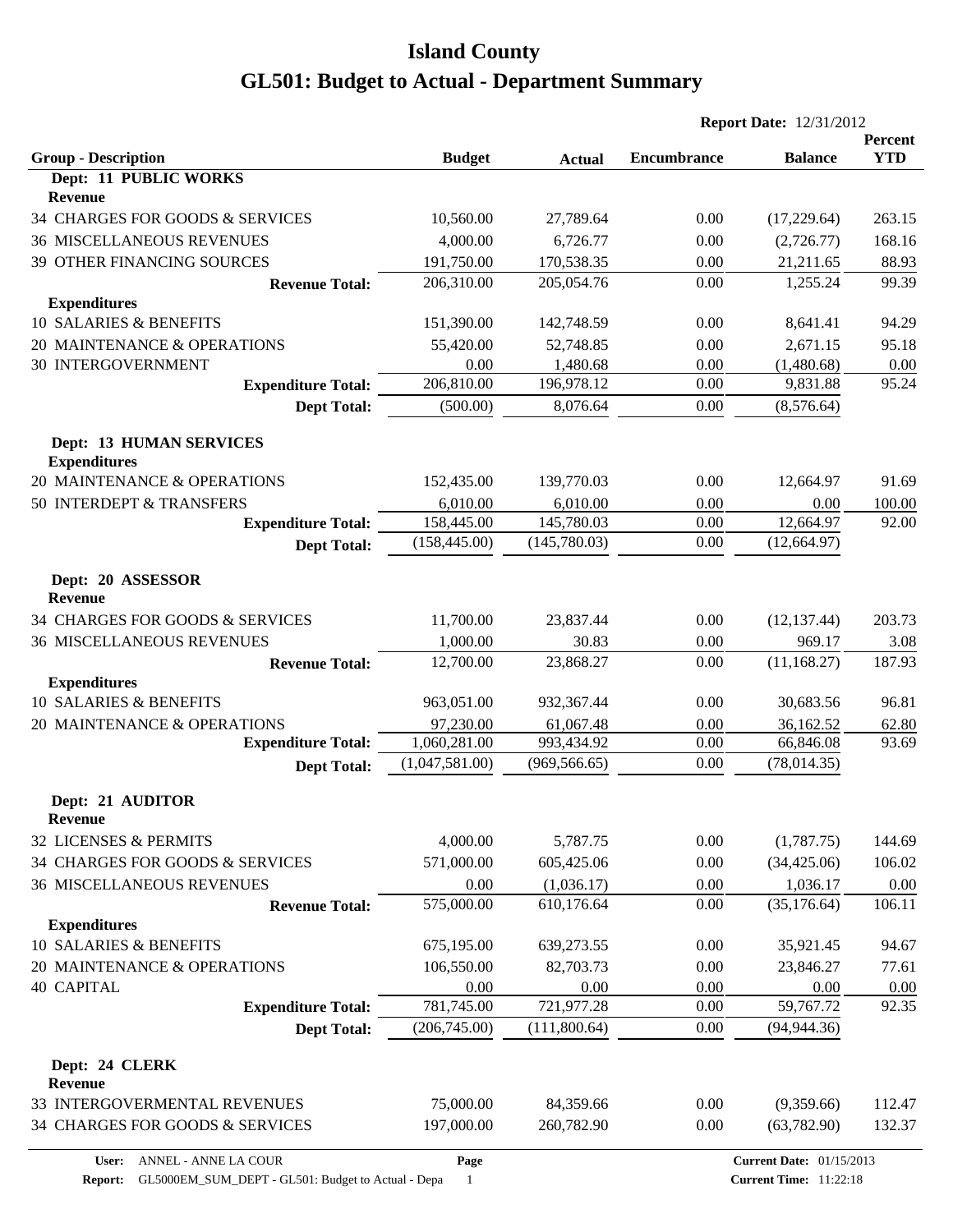|                                                         |               |               |                    | <b>Report Date: 12/31/2012</b> |                       |
|---------------------------------------------------------|---------------|---------------|--------------------|--------------------------------|-----------------------|
| <b>Group - Description</b>                              | <b>Budget</b> | <b>Actual</b> | <b>Encumbrance</b> | <b>Balance</b>                 | Percent<br><b>YTD</b> |
| <b>35 FINES &amp; PENALTIES</b>                         | 59,400.00     | 66,474.25     | 0.00               | (7,074.25)                     | 111.90                |
| <b>36 MISCELLANEOUS REVENUES</b>                        | 5,000.00      | 8,245.35      | 0.00               | (3,245.35)                     | 164.90                |
| <b>38 NONREVENUES</b>                                   | 0.00          | 354.58        | 0.00               | (354.58)                       | 0.00                  |
| 39 OTHER FINANCING SOURCES                              | 9,000.00      | 9,000.00      | 0.00               | 0.00                           | 100.00                |
| <b>Revenue Total:</b>                                   | 345,400.00    | 429,216.74    | 0.00               | (83,816.74)                    | 124.26                |
| <b>Expenditures</b>                                     |               |               |                    |                                |                       |
| 10 SALARIES & BENEFITS                                  | 384,600.00    | 365,459.02    | 0.00               | 19,140.98                      | 95.02                 |
| 20 MAINTENANCE & OPERATIONS                             | 31,500.00     | 47,987.46     | 0.00               | (16, 487.46)                   | 152.34                |
| <b>Expenditure Total:</b>                               | 416,100.00    | 413,446.48    | 0.00               | 2,653.52                       | 99.36                 |
| <b>Dept Total:</b>                                      | (70,700.00)   | 15,770.26     | 0.00               | (86, 470.26)                   |                       |
| Dept: 25 COMMISSIONERS<br><b>Revenue</b>                |               |               |                    |                                |                       |
| 34 CHARGES FOR GOODS & SERVICES                         | 500.00        | 261.75        | 0.00               | 238.25                         | 52.35                 |
| <b>36 MISCELLANEOUS REVENUES</b>                        | 7,846.00      | 7,928.34      | 0.00               | (82.34)                        | 101.04                |
| <b>Revenue Total:</b>                                   | 8,346.00      | 8,190.09      | 0.00               | 155.91                         | 98.13                 |
| <b>Expenditures</b>                                     |               |               |                    |                                |                       |
| 10 SALARIES & BENEFITS                                  | 559,540.00    | 559,921.64    | 0.00               | (381.64)                       | 100.06                |
| 20 MAINTENANCE & OPERATIONS                             | 59,850.00     | 45,029.49     | 0.00               | 14,820.51                      | 75.23                 |
| <b>Expenditure Total:</b>                               | 619,390.00    | 604,951.13    | 0.00               | 14,438.87                      | 97.66                 |
| <b>Dept Total:</b>                                      | (611,044.00)  | (596, 761.04) | 0.00               | (14, 282.96)                   |                       |
| <b>Dept: 26 CENTRAL SERVICES</b><br><b>Expenditures</b> |               |               |                    |                                |                       |
| 10 SALARIES & BENEFITS                                  | 463,100.00    | 477,317.19    | 0.00               | (14,217.19)                    | 103.07                |
| 20 MAINTENANCE & OPERATIONS                             | 380,200.00    | 299,621.20    | 0.00               | 80,578.80                      | 78.80                 |
| <b>40 CAPITAL</b>                                       | 153,000.00    | 81,600.46     | 0.00               | 71,399.54                      | 53.33                 |
| <b>Expenditure Total:</b>                               | 996,300.00    | 858,538.85    | 0.00               | 137,761.15                     | 86.17                 |
| <b>Dept Total:</b>                                      | (996, 300.00) | (858, 538.85) | 0.00               | (137,761.15)                   |                       |
| Dept: 27 CORONER<br><b>Revenue</b>                      |               |               |                    |                                |                       |
| 33 INTERGOVERMENTAL REVENUES                            | 20,000.00     | 17,510.40     | 0.00               | 2,489.60                       | 87.55                 |
| <b>36 MISCELLANEOUS REVENUES</b>                        | 0.00          | 200.00        | 0.00               | (200.00)                       | 0.00                  |
| <b>Revenue Total:</b>                                   | 20,000.00     | 17,710.40     | 0.00               | 2,289.60                       | 88.55                 |
| <b>Expenditures</b>                                     |               |               |                    |                                |                       |
| 10 SALARIES & BENEFITS                                  | 156,800.00    | 158,520.17    | 0.00               | (1,720.17)                     | 101.09                |
| 20 MAINTENANCE & OPERATIONS                             | 78,925.00     | 77,760.48     | 0.00               | 1,164.52                       | 98.52                 |
| <b>Expenditure Total:</b>                               | 235,725.00    | 236,280.65    | 0.00               | (555.65)                       | 100.23                |
| <b>Dept Total:</b>                                      | (215, 725.00) | (218, 570.25) | 0.00               | 2,845.25                       |                       |
| Dept: 28 FACILITIES & MAINTENANCE<br><b>Revenue</b>     |               |               |                    |                                |                       |
| 34 CHARGES FOR GOODS & SERVICES                         | 40,000.00     | 74,396.41     | 0.00               | (34,396.41)                    | 185.99                |
| <b>36 MISCELLANEOUS REVENUES</b>                        | 0.00          | 67.46         | 0.00               | (67.46)                        | 0.00                  |
| <b>Revenue Total:</b>                                   | 40,000.00     | 74,463.87     | 0.00               | (34, 463.87)                   | 186.15                |
| <b>Expenditures</b>                                     |               |               |                    |                                |                       |
| 10 SALARIES & BENEFITS                                  | 601,900.00    | 601,782.42    | 0.00               | 117.58                         | 99.98                 |

**Report:** GL5000EM\_SUM\_DEPT - GL501: Budget to Actual - Depa 2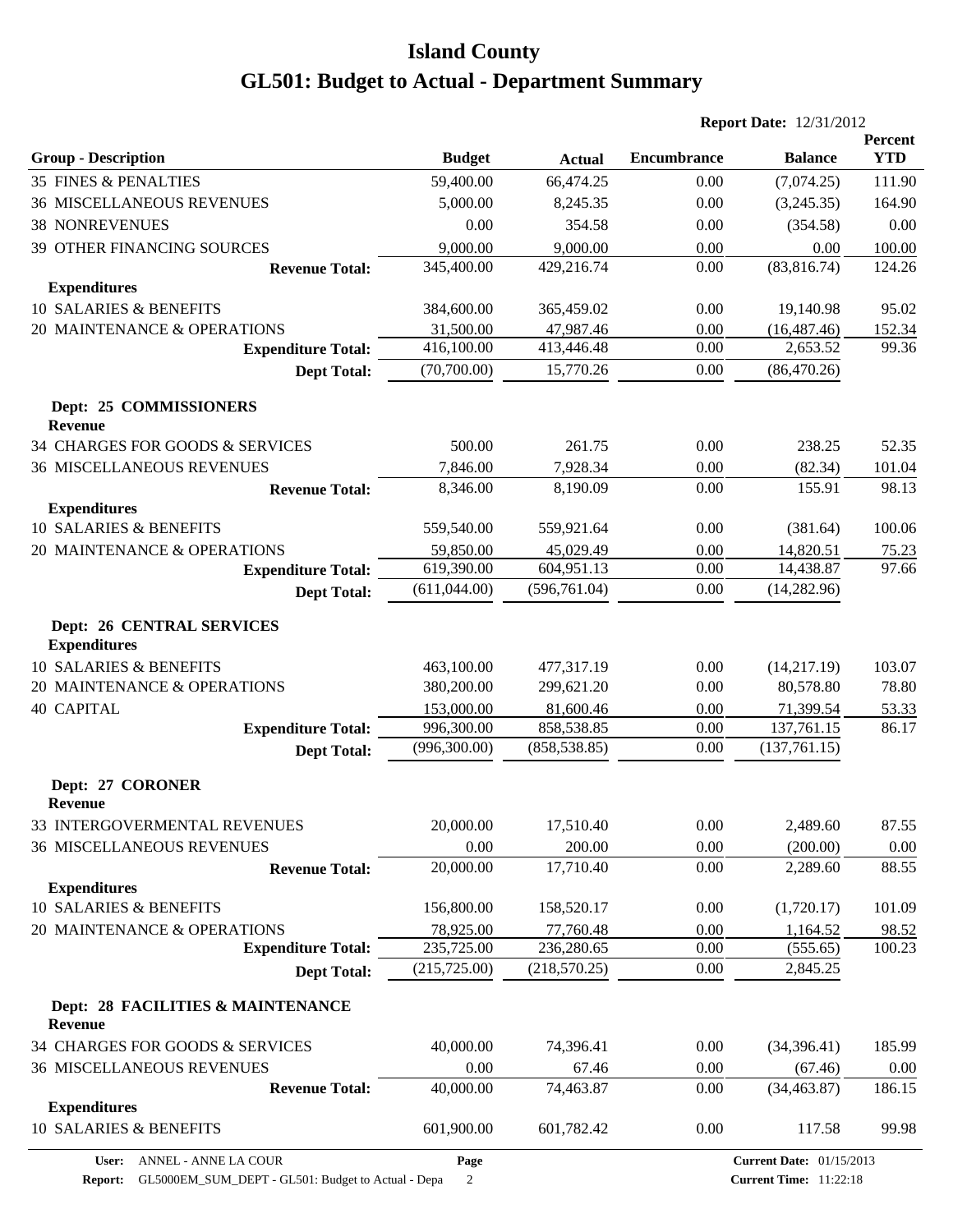|                                                 |                                |                                |                    | <b>Report Date: 12/31/2012</b>  |                              |
|-------------------------------------------------|--------------------------------|--------------------------------|--------------------|---------------------------------|------------------------------|
| <b>Group - Description</b>                      | <b>Budget</b>                  | <b>Actual</b>                  | <b>Encumbrance</b> | <b>Balance</b>                  | <b>Percent</b><br><b>YTD</b> |
| 20 MAINTENANCE & OPERATIONS                     | 419,150.00                     | 383,295.24                     | 0.00               | 35,854.76                       | 91.44                        |
| <b>Expenditure Total:</b>                       | 1,021,050.00                   | 985,077.66                     | 0.00               | 35,972.34                       | 96.47                        |
| <b>Dept Total:</b>                              | (981,050.00)                   | (910, 613.79)                  | 0.00               | (70, 436.21)                    |                              |
| Dept: 29 DISTRICT COURT<br><b>Revenue</b>       |                                |                                |                    |                                 |                              |
| 33 INTERGOVERMENTAL REVENUES                    | 259,860.00                     | 136,267.25                     | 0.00               | 123,592.75                      | 52.43                        |
| 34 CHARGES FOR GOODS & SERVICES                 | 186,709.00                     | 213,728.66                     | 0.00               | (27,019.66)                     | 114.47                       |
| <b>35 FINES &amp; PENALTIES</b>                 | 526,300.00                     | 482,909.07                     | 0.00               | 43,390.93                       | 91.75                        |
| <b>36 MISCELLANEOUS REVENUES</b>                | 14,000.00                      | 24,375.42                      | 0.00               | (10, 375.42)                    | 174.11                       |
| <b>Revenue Total:</b>                           | 986,869.00                     | 857,280.40                     | 0.00               | 129,588.60                      | 86.86                        |
| <b>Expenditures</b>                             |                                |                                |                    |                                 |                              |
| 10 SALARIES & BENEFITS                          | 829,500.00                     | 854,312.91                     | 0.00               | (24,812.91)                     | 102.99                       |
| 20 MAINTENANCE & OPERATIONS                     | 91,010.00                      | 86,251.98                      | 0.00               | 4,758.02                        | 94.77                        |
| <b>Expenditure Total:</b>                       | 920,510.00                     | 940,564.89                     | 0.00               | (20, 054.89)                    | 102.17                       |
| <b>Dept Total:</b>                              | 66,359.00                      | (83, 284.49)                   | 0.00               | 149,643.49                      |                              |
| Dept: 36 MISCELLANEOUS<br><b>Revenue</b>        |                                |                                |                    |                                 |                              |
| 33 INTERGOVERMENTAL REVENUES                    | 0.00                           | (1,260.00)                     | 0.00               | 1,260.00                        | 0.00                         |
| 34 CHARGES FOR GOODS & SERVICES                 | 500.00                         | 0.00                           | 0.00               | 500.00                          | 0.00                         |
| <b>Revenue Total:</b>                           | 500.00                         | (1,260.00)                     | 0.00               | 1,760.00                        | $-252.00$                    |
| <b>Expenditures</b>                             |                                |                                |                    |                                 |                              |
| 10 SALARIES & BENEFITS                          | 71,110.00                      | 61,171.48                      | 0.00               | 9,938.52                        | 86.02                        |
| 20 MAINTENANCE & OPERATIONS                     | 125,700.00                     | 103,604.27                     | 0.00               | 22,095.73                       | 82.42                        |
| 30 INTERGOVERNMENT                              | 71,115.00                      | 71,115.25                      | 0.00               | (0.25)                          | 100.00                       |
| <b>Expenditure Total:</b>                       | 267,925.00                     | 235,891.00                     | 0.00               | 32,034.00                       | 88.04                        |
| <b>Dept Total:</b>                              | (267, 425.00)                  | (237, 151.00)                  | 0.00               | (30,274.00)                     |                              |
| Dept: 39 PROSECUTING ATTORNEY<br><b>Revenue</b> |                                |                                |                    |                                 |                              |
| 33 INTERGOVERMENTAL REVENUES                    | 201,116.00                     | 188,036.48                     | 0.00               | 13,079.52                       | 93.49                        |
| 34 CHARGES FOR GOODS & SERVICES                 | 25,500.00                      | 30,293.32                      | 0.00               | (4,793.32)                      | 118.79                       |
| <b>35 FINES &amp; PENALTIES</b>                 | 1,000.00                       | 1,045.30                       | 0.00               | (45.30)                         | 104.53                       |
| <b>36 MISCELLANEOUS REVENUES</b>                | 0.00                           | 67.63                          | 0.00               | (67.63)                         | 0.00                         |
| 39 OTHER FINANCING SOURCES                      | 13,000.00                      | 13,000.00                      | 0.00               | 0.00                            | 100.00                       |
| <b>Revenue Total:</b>                           | 240,616.00                     | 232,442.73                     | 0.00               | 8,173.27                        | 96.60                        |
| <b>Expenditures</b>                             |                                |                                |                    |                                 |                              |
| 10 SALARIES & BENEFITS                          | 1,214,300.00                   | 1,220,066.25                   | 0.00               | (5,766.25)                      | 100.47                       |
| 20 MAINTENANCE & OPERATIONS                     | 103,368.00                     | 76,581.53                      | 0.00               | 26,786.47                       | 74.08                        |
| <b>40 CAPITAL</b>                               | 17,985.00                      | 11,527.64                      | 0.00               | 6,457.36                        | 64.09                        |
| <b>Expenditure Total:</b><br><b>Dept Total:</b> | 1,335,653.00<br>(1,095,037.00) | 1,308,175.42<br>(1,075,732.69) | 0.00<br>0.00       | 27,477.58<br>(19, 304.31)       | 97.94                        |
|                                                 |                                |                                |                    |                                 |                              |
| Dept: 40 SHERIFF                                |                                |                                |                    |                                 |                              |
| <b>Revenue</b>                                  |                                |                                |                    |                                 |                              |
| 32 LICENSES & PERMITS                           | 20,000.00                      | 41,805.09                      | 0.00               | (21,805.09)                     | 209.02                       |
| 33 INTERGOVERMENTAL REVENUES                    | 124,000.00                     | 258,053.17                     | 0.00               | (134, 053.17)                   | 208.10                       |
| ANNEL - ANNE LA COUR<br>User:                   | Page                           |                                |                    | <b>Current Date: 01/15/2013</b> |                              |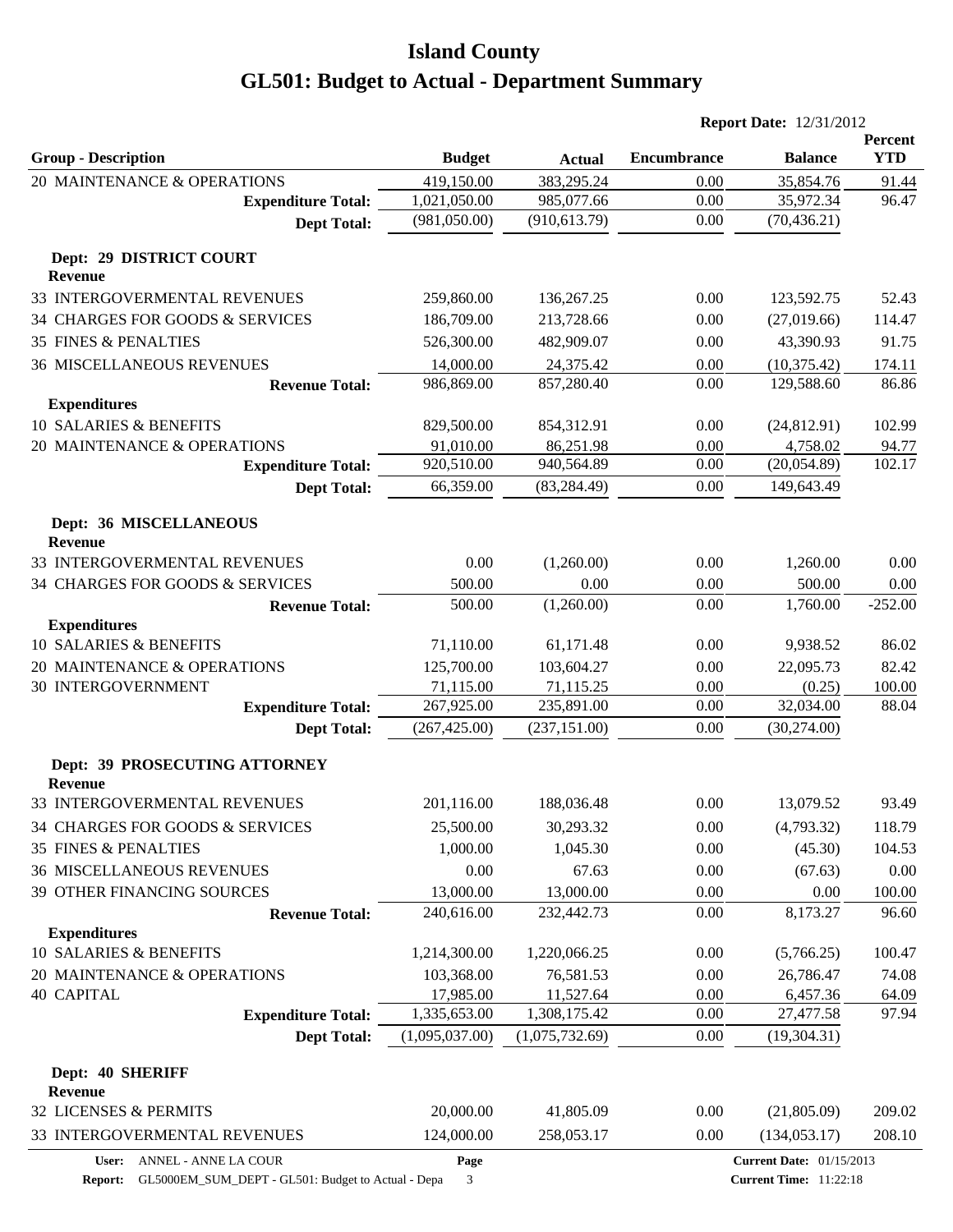|                                             |                |                |                    | <b>Report Date: 12/31/2012</b> |                              |
|---------------------------------------------|----------------|----------------|--------------------|--------------------------------|------------------------------|
| <b>Group - Description</b>                  | <b>Budget</b>  | <b>Actual</b>  | <b>Encumbrance</b> | <b>Balance</b>                 | <b>Percent</b><br><b>YTD</b> |
| 34 CHARGES FOR GOODS & SERVICES             | 45,500.00      | 42,175.99      | 0.00               | 3,324.01                       | 92.69                        |
| 35 FINES & PENALTIES                        | 0.00           | 284.78         | 0.00               | (284.78)                       | 0.00                         |
| <b>36 MISCELLANEOUS REVENUES</b>            | 1,000.00       | 10,958.70      | 0.00               | (9,958.70)                     | 1,095.87                     |
| <b>38 NONREVENUES</b>                       | 0.00           | 1,178.06       | 0.00               | (1,178.06)                     | 0.00                         |
| 39 OTHER FINANCING SOURCES                  | 750,000.00     | 750,000.00     | 0.00               | 0.00                           | 100.00                       |
| <b>Revenue Total:</b>                       | 940,500.00     | 1,104,455.79   | 0.00               | (163, 955.79)                  | 117.43                       |
| <b>Expenditures</b>                         |                |                |                    |                                |                              |
| <b>10 SALARIES &amp; BENEFITS</b>           | 4,966,800.00   | 5,171,621.34   | 0.00               | (204, 821.34)                  | 104.12                       |
| 20 MAINTENANCE & OPERATIONS                 | 852,284.00     | 728,622.43     | 0.00               | 123,661.57                     | 85.49                        |
| <b>30 INTERGOVERNMENT</b>                   | 590,000.00     | 576,616.00     | 0.00               | 13,384.00                      | 97.73                        |
| <b>40 CAPITAL</b>                           | 0.00           | 19,735.54      | 0.00               | (19, 735.54)                   | 0.00                         |
| <b>Expenditure Total:</b>                   | 6,409,084.00   | 6,496,595.31   | 0.00               | (87,511.31)                    | 101.36                       |
| <b>Dept Total:</b>                          | (5,468,584.00) | (5,392,139.52) | 0.00               | (76, 444.48)                   |                              |
| Dept: 41 SUPERIOR COURT<br><b>Revenue</b>   |                |                |                    |                                |                              |
| 32 LICENSES & PERMITS                       | 20,000.00      | 10,603.00      | 0.00               | 9,397.00                       | 53.01                        |
| 33 INTERGOVERMENTAL REVENUES                | 318,252.00     | 302,101.98     | 0.00               | 16,150.02                      | 94.92                        |
| 34 CHARGES FOR GOODS & SERVICES             | 18,000.00      | 22,662.23      | 0.00               | (4,662.23)                     | 125.90                       |
| <b>36 MISCELLANEOUS REVENUES</b>            | 0.00           | 1,947.10       | 0.00               | (1,947.10)                     | 0.00                         |
| <b>Revenue Total:</b>                       | 356,252.00     | 337,314.31     | 0.00               | 18,937.69                      | 94.68                        |
| <b>Expenditures</b>                         |                |                |                    |                                |                              |
| 10 SALARIES & BENEFITS                      | 890,000.00     | 807,659.74     | 0.00               | 82,340.26                      | 90.74                        |
| 20 MAINTENANCE & OPERATIONS                 | 163,683.00     | 86,027.84      | 0.00               | 77,655.16                      | 52.55                        |
| 50 INTERDEPT & TRANSFERS                    | 350,000.00     | 350,000.00     | 0.00               | $0.00\,$                       | 100.00                       |
| <b>Expenditure Total:</b>                   | 1,403,683.00   | 1,243,687.58   | 0.00               | 159,995.42                     | 88.60                        |
| <b>Dept Total:</b>                          | (1,047,431.00) | (906, 373.27)  | 0.00               | (141, 057.73)                  |                              |
| <b>Dept: 42 TREASURER</b><br><b>Revenue</b> |                |                |                    |                                |                              |
| 31 TAXES                                    | 85,000.00      | 94,653.81      | 0.00               | (9,653.81)                     | 111.35                       |
| 34 CHARGES FOR GOODS & SERVICES             | 8,495.00       | 4,853.14       | 0.00               | 3,641.86                       | 57.12                        |
| <b>36 MISCELLANEOUS REVENUES</b>            | 255,000.00     | 433,798.44     | 0.00               | (178, 798.44)                  | 170.11                       |
| <b>Revenue Total:</b>                       | 348,495.00     | 533,305.39     | 0.00               | (184, 810.39)                  | 153.03                       |
| <b>Expenditures</b>                         |                |                |                    |                                |                              |
| <b>10 SALARIES &amp; BENEFITS</b>           | 413,059.00     | 421,310.26     | 0.00               | (8,251.26)                     | 102.00                       |
| 20 MAINTENANCE & OPERATIONS                 | 63,300.00      | 45,078.96      | 0.00               | 18,221.04                      | 71.21                        |
| <b>60 DEBT SERVICE</b>                      | 18,000.00      | 14,430.06      | 0.00               | 3,569.94                       | 80.16                        |
| <b>Expenditure Total:</b>                   | 494,359.00     | 480,819.28     | 0.00               | 13,539.72                      | 97.26                        |
| <b>Dept Total:</b>                          | (145, 864.00)  | 52,486.11      | 0.00               | (198, 350.11)                  |                              |
| Dept: 47 BUDGET<br><b>Expenditures</b>      |                |                |                    |                                |                              |
| 10 SALARIES & BENEFITS                      | 116,300.00     | 116,907.94     | 0.00               | (607.94)                       | 100.52                       |
| 20 MAINTENANCE & OPERATIONS                 | 12,100.00      | 8,734.99       | 0.00               | 3,365.01                       | 72.19                        |
| <b>Expenditure Total:</b>                   | 128,400.00     | 125,642.93     | 0.00               | 2,757.07                       | 97.85                        |
| <b>Dept Total:</b>                          | (128, 400.00)  | (125, 642.93)  | 0.00               | (2,757.07)                     |                              |

**Page**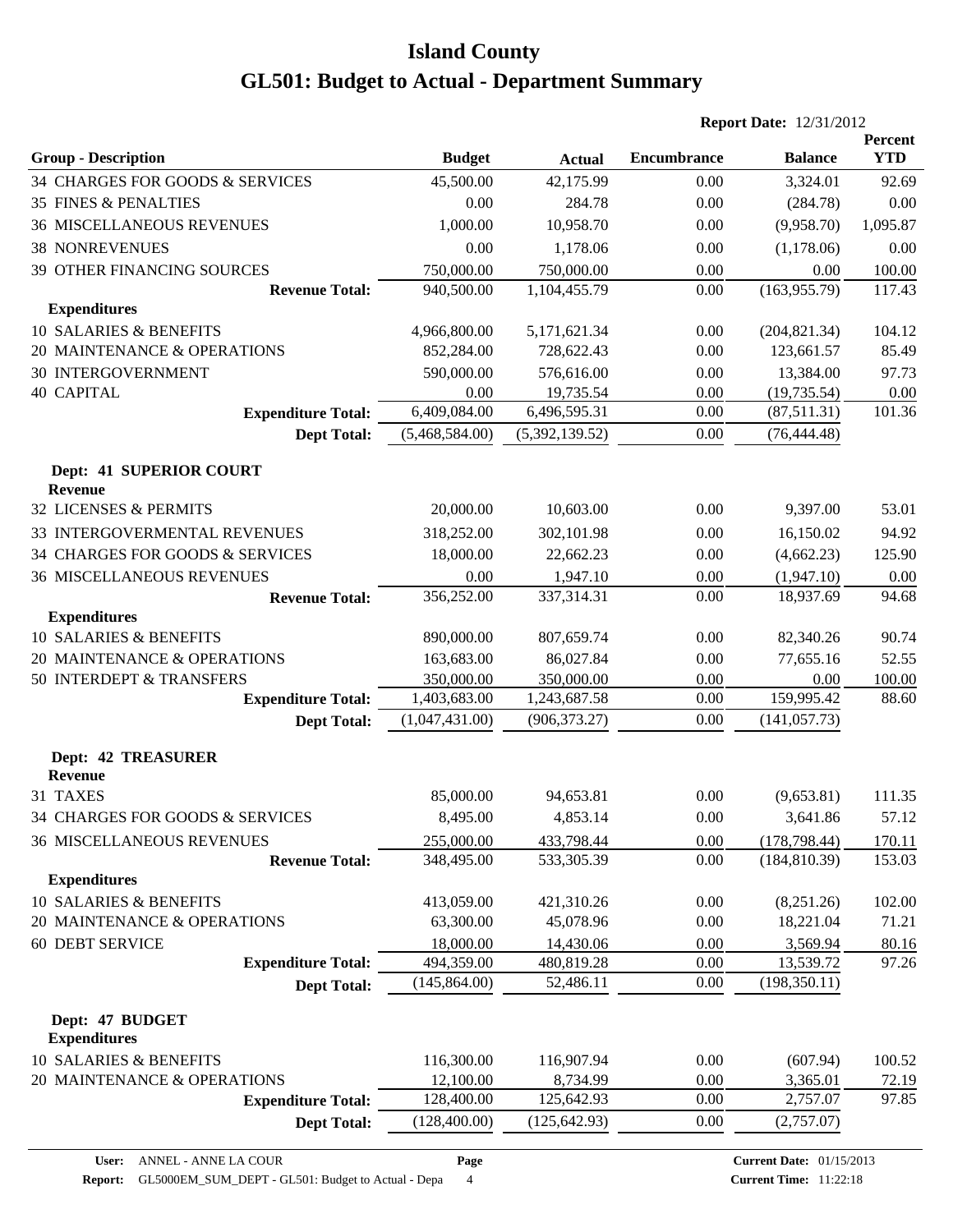|                                                             |               |               |                    | <b>Report Date: 12/31/2012</b>  |            |
|-------------------------------------------------------------|---------------|---------------|--------------------|---------------------------------|------------|
|                                                             |               |               |                    | <b>Balance</b>                  | Percent    |
| <b>Group - Description</b><br>Dept: 48 EMERGENCY MANAGEMENT | <b>Budget</b> | <b>Actual</b> | <b>Encumbrance</b> |                                 | <b>YTD</b> |
| Revenue                                                     |               |               |                    |                                 |            |
| 33 INTERGOVERMENTAL REVENUES                                | 325,620.00    | 180,007.61    | 0.00               | 145,612.39                      | 55.28      |
| 36 MISCELLANEOUS REVENUES                                   | 0.00          | 15.00         | 0.00               | (15.00)                         | 0.00       |
| <b>Revenue Total:</b>                                       | 325,620.00    | 180,022.61    | 0.00               | 145,597.39                      | 55.28      |
| <b>Expenditures</b>                                         |               |               |                    |                                 |            |
| 10 SALARIES & BENEFITS                                      | 68,500.00     | 60,257.85     | 0.00               | 8,242.15                        | 87.96      |
| 20 MAINTENANCE & OPERATIONS                                 | 287,746.00    | 149,621.14    | 0.00               | 138,124.86                      | 52.00      |
| <b>30 INTERGOVERNMENT</b>                                   | 46,224.00     | 0.00          | 0.00               | 46,224.00                       | 0.00       |
| <b>40 CAPITAL</b>                                           | 0.00          | 24,620.31     | 0.00               | (24, 620.31)                    | 0.00       |
| <b>Expenditure Total:</b>                                   | 402,470.00    | 234,499.30    | 0.00               | 167,970.70                      | 58.26      |
| <b>Dept Total:</b>                                          | (76, 850.00)  | (54, 476.69)  | 0.00               | (22, 373.31)                    |            |
| Dept: 51 CIVIL SERVICE<br><b>Expenditures</b>               |               |               |                    |                                 |            |
| 10 SALARIES & BENEFITS                                      | 0.00          | 0.00          | 0.00               | 0.00                            | 0.00       |
| 20 MAINTENANCE & OPERATIONS                                 | 0.00          | 945.51        | 0.00               | (945.51)                        | 0.00       |
| <b>Expenditure Total:</b>                                   | 0.00          | 945.51        | 0.00               | (945.51)                        | 0.00       |
| <b>Dept Total:</b>                                          | 0.00          | (945.51)      | 0.00               | 945.51                          |            |
| Dept: 53 PLANNING<br><b>Revenue</b>                         |               |               |                    |                                 |            |
| 32 LICENSES & PERMITS                                       | 922,458.00    | 820,535.41    | 0.00               | 101,922.59                      | 88.95      |
| 33 INTERGOVERMENTAL REVENUES                                | 180,000.00    | 181,955.64    | 0.00               | (1,955.64)                      | 101.08     |
| 34 CHARGES FOR GOODS & SERVICES                             | 580,392.00    | 429,664.05    | 0.00               | 150,727.95                      | 74.02      |
| <b>36 MISCELLANEOUS REVENUES</b>                            | 4,415.00      | 327.78        | 0.00               | 4,087.22                        | 7.42       |
| 39 OTHER FINANCING SOURCES                                  | 49,000.00     | 49,000.00     | 0.00               | 0.00                            | 100.00     |
| <b>Revenue Total:</b>                                       | 1,736,265.00  | 1,481,482.88  | 0.00               | 254,782.12                      | 85.32      |
| <b>Expenditures</b>                                         |               |               |                    |                                 |            |
| 10 SALARIES & BENEFITS                                      | 1,435,916.00  | 1,323,018.95  | 0.00               | 112,897.05                      | 92.13      |
| 20 MAINTENANCE & OPERATIONS                                 | 253,444.00    | 189,664.69    | 0.00               | 63,779.31                       | 74.83      |
| <b>Expenditure Total:</b>                                   | 1,689,360.00  | 1,512,683.64  | $0.00\,$           | 176,676.36                      | 89.54      |
| <b>Dept Total:</b>                                          | 46,905.00     | (31,200.76)   | 0.00               | 78,105.76                       |            |
| Dept: 54 GENERAL SERVICES ADMIN<br>Revenue                  |               |               |                    |                                 |            |
| 31 TAXES                                                    | 0.00          | 154.08        | 0.00               | (154.08)                        | 0.00       |
| 32 LICENSES & PERMITS                                       | 0.00          | 13,803.00     | 0.00               | (13,803.00)                     | 0.00       |
| 33 INTERGOVERMENTAL REVENUES                                | 147,356.00    | 171,943.12    | 0.00               | (24, 587.12)                    | 116.68     |
| 34 CHARGES FOR GOODS & SERVICES                             | 53,342.00     | 28,991.31     | 0.00               | 24,350.69                       | 54.34      |
| <b>35 FINES &amp; PENALTIES</b>                             | 5,000.00      | 500.00        | 0.00               | 4,500.00                        | 10.00      |
| 36 MISCELLANEOUS REVENUES                                   | 5,000.00      | 5,052.00      | 0.00               | (52.00)                         | 101.04     |
| <b>Revenue Total:</b>                                       | 210,698.00    | 220,443.51    | 0.00               | (9,745.51)                      | 104.62     |
| <b>Expenditures</b>                                         |               |               |                    |                                 |            |
| 10 SALARIES & BENEFITS                                      | 102,815.00    | 114,326.30    | 0.00               | (11,511.30)                     | 111.19     |
| 20 MAINTENANCE & OPERATIONS                                 | 1,155,640.00  | 1,091,354.81  | 0.00               | 64,285.19                       | 94.43      |
| 30 INTERGOVERNMENT                                          | 9,844.00      | 9,846.60      | 0.00               | (2.60)                          | 100.02     |
| <b>Expenditure Total:</b>                                   | 1,268,299.00  | 1,215,527.71  | 0.00               | 52,771.29                       | 95.83      |
| ANNEL - ANNE LA COUR<br>User:                               | Page          |               |                    | <b>Current Date: 01/15/2013</b> |            |

**Current Date:** 01/15/2013

**Current Time:** 11:22:18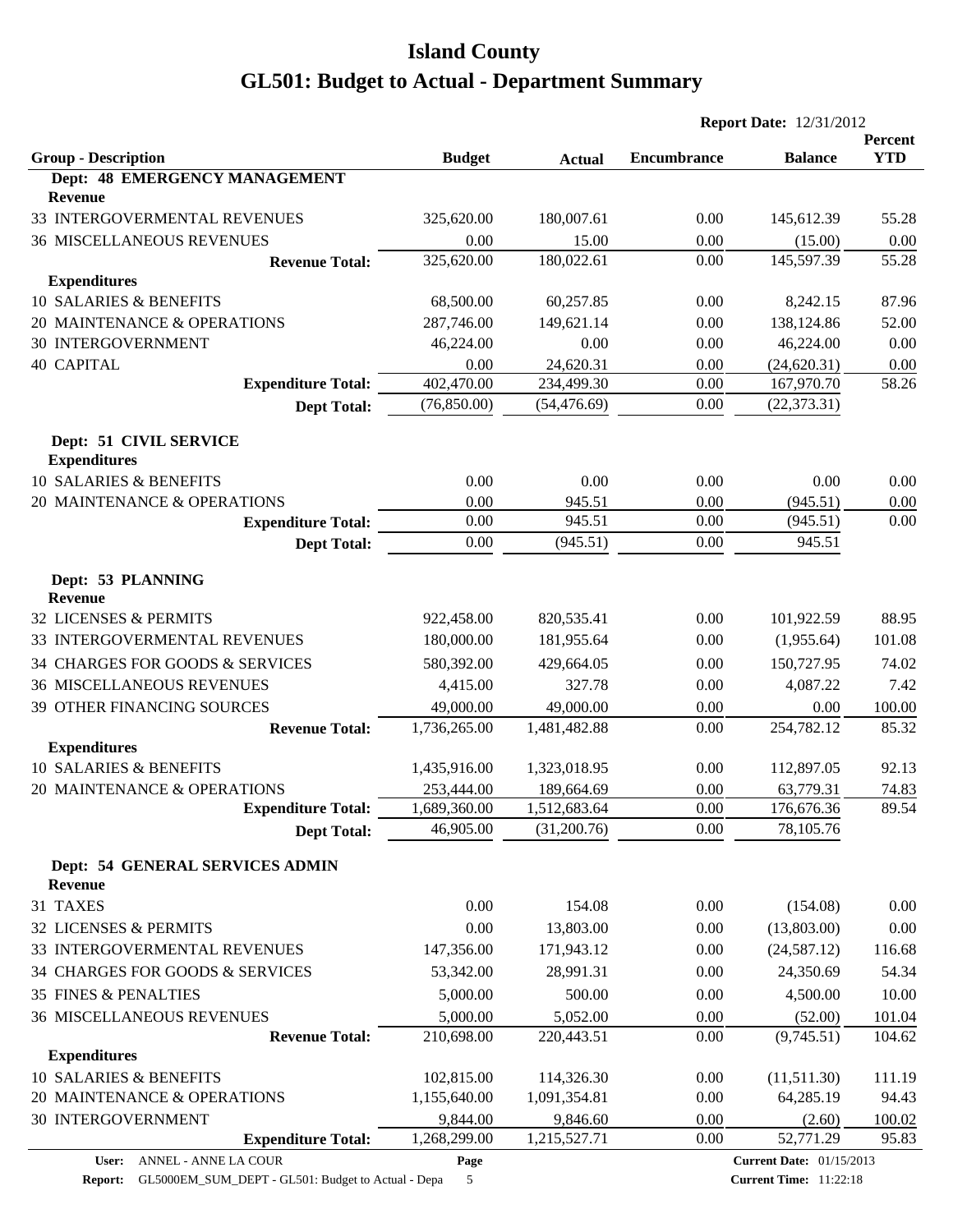|                                                    |                |               |                    | <b>Report Date: 12/31/2012</b> |                              |  |
|----------------------------------------------------|----------------|---------------|--------------------|--------------------------------|------------------------------|--|
| <b>Group - Description</b>                         | <b>Budget</b>  | <b>Actual</b> | <b>Encumbrance</b> | <b>Balance</b>                 | <b>Percent</b><br><b>YTD</b> |  |
| <b>Dept Total:</b>                                 | (1,057,601.00) | (995,084.20)  | 0.00               | (62, 516.80)                   |                              |  |
| <b>Dept: 59 HUMAN RESOURCES</b><br><b>Revenue</b>  |                |               |                    |                                |                              |  |
| 34 CHARGES FOR GOODS & SERVICES                    | 100.00         | 189.75        | 0.00               | (89.75)                        | 189.75                       |  |
| <b>36 MISCELLANEOUS REVENUES</b>                   | 500.00         | 0.00          | 0.00               | 500.00                         | 0.00                         |  |
| <b>Revenue Total:</b>                              | 600.00         | 189.75        | 0.00               | 410.25                         | 31.62                        |  |
| <b>Expenditures</b>                                |                |               |                    |                                |                              |  |
| <b>10 SALARIES &amp; BENEFITS</b>                  | 207,416.00     | 193,629.63    | 0.00               | 13,786.37                      | 93.35                        |  |
| 20 MAINTENANCE & OPERATIONS                        | 13,650.00      | 16,233.88     | 0.00               | (2,583.88)                     | 118.92                       |  |
| <b>Expenditure Total:</b>                          | 221,066.00     | 209,863.51    | 0.00               | 11,202.49                      | 94.93                        |  |
| <b>Dept Total:</b>                                 | (220, 466.00)  | (209, 673.76) | 0.00               | (10,792.24)                    |                              |  |
| Dept: 90 x FUND NON-DEPARTMENTAL<br><b>Revenue</b> |                |               |                    |                                |                              |  |
| 30 USE OF FUND BALANCE/RESERVES                    | 130,000.00     | 0.00          | 0.00               | 130,000.00                     | 0.00                         |  |
| 31 TAXES                                           | 12,945,500.00  | 13,323,614.46 | 0.00               | (378, 114.46)                  | 102.92                       |  |
| 33 INTERGOVERMENTAL REVENUES                       | 1,017,000.00   | 1,183,974.55  | 0.00               | (166, 974.55)                  | 116.41                       |  |
| 34 CHARGES FOR GOODS & SERVICES                    | 2,500.00       | 26,156.19     | 0.00               | (23,656.19)                    | 1,046.24                     |  |
| <b>36 MISCELLANEOUS REVENUES</b>                   | 10,100.00      | 67,929.02     | 0.00               | (57,829.02)                    | 672.56                       |  |
| <b>38 NONREVENUES</b>                              | 180,000.00     | 0.00          | 0.00               | 180,000.00                     | 0.00                         |  |
| 39 OTHER FINANCING SOURCES                         | 1,212,500.00   | 1,212,500.00  | 0.00               | 0.00                           | 100.00                       |  |
| <b>Revenue Total:</b>                              | 15,497,600.00  | 15,814,174.22 | 0.00               | (316, 574.22)                  | 102.04                       |  |
| <b>Expenditures</b>                                |                |               |                    |                                |                              |  |
| 10 SALARIES & BENEFITS                             | 30,000.00      | 0.00          | 0.00               | 30,000.00                      | 0.00                         |  |
| 20 MAINTENANCE & OPERATIONS                        | 120,300.00     | 1,000.00      | 0.00               | 119,300.00                     | 0.83                         |  |
| 50 INTERDEPT & TRANSFERS                           | 1,531,944.00   | 1,224,117.97  | 0.00               | 307,826.03                     | 79.90                        |  |
| <b>60 DEBT SERVICE</b>                             | 0.00           | (0.09)        | 0.00               | 0.09                           | 0.00                         |  |
| 90 OTHER                                           | 132,872.00     | 0.00          | 0.00               | 132,872.00                     | 0.00                         |  |
| <b>Expenditure Total:</b>                          | 1,815,116.00   | 1,225,117.88  | 0.00               | 589,998.12                     | 67.49                        |  |
| <b>Dept Total:</b>                                 | 13,682,484.00  | 14,589,056.34 | 0.00               | (906, 572.34)                  |                              |  |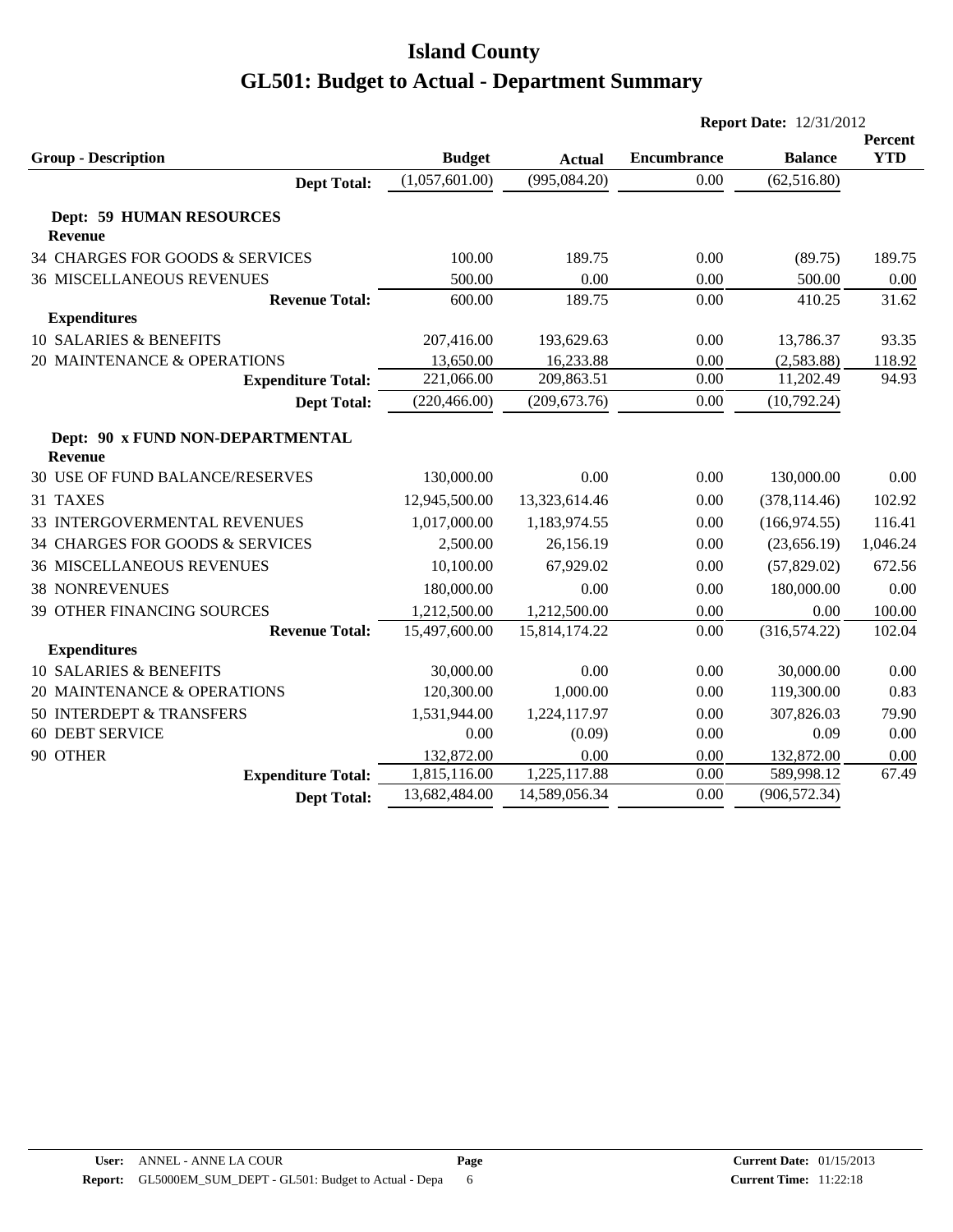|                                                                                                  | <b>Prior Years to Date Actuals</b> |               | 2012<br><b>Approved</b> | 2012<br><b>Month</b><br>to Date @ | 2012<br>Year to<br>Date @ | 2012<br><b>Encumbered</b><br>Amount @ | 2012<br>Balance @ | <b>Percent</b>                                            |
|--------------------------------------------------------------------------------------------------|------------------------------------|---------------|-------------------------|-----------------------------------|---------------------------|---------------------------------------|-------------------|-----------------------------------------------------------|
| Object<br><b>Description</b>                                                                     | 2010                               | 2011          | <b>Budget</b>           | 12/31/2012                        | 12/31/2012                | 12/31/2012                            | 12/31/2012        | <b>YTD</b>                                                |
| 2% HOTEL/MOTEL PUBLIC FACILITI (124)                                                             |                                    |               |                         |                                   |                           |                                       |                   |                                                           |
| USE OF FUND BALANCE                                                                              | 0.00                               | 0.00          | 0.00                    | 0.00                              | 0.00                      | 0.00                                  | 0.00              | 0%                                                        |
| <b>REVENUES</b>                                                                                  | 124,546.92                         | 148,501.53    | 131,100.00              | 10,606.95                         | 150,112.96                | 0.00                                  | (19,012.96)       | 115 %                                                     |
| <b>EXPENDITURES</b>                                                                              | (121, 676.99)                      | (101, 792.36) | (125,000.00)            | (32, 381.81)                      | (122, 824.85)             | 0.00                                  | (2, 175.15)       | 98 %                                                      |
| <b>TRANSFERS OUT</b>                                                                             | (5, 162.75)                        | (4,847.51)    | (6,100.00)              | 0.00                              | (5,100.00)                | 0.00                                  | (1,000.00)        | 84 %                                                      |
| Net 2% HOTEL/MOTEL PUBLIC FACILITI (124)                                                         | (2, 292.82)                        | 41,861.66     | 0.00                    | (21, 774.86)                      | 22,188.11                 | 0.00                                  | (22, 188.11)      |                                                           |
| ALCOHOL/SUBSTANCE ABUSE (123)                                                                    |                                    |               |                         |                                   |                           |                                       |                   |                                                           |
| USE OF FUND BALANCE                                                                              | 0.00                               | 0.00          | 0.00                    | 0.00                              | 0.00                      | 0.00                                  | 0.00              | 0%                                                        |
| <b>REVENUES</b>                                                                                  | 71,524.14                          | 30,283.23     | 97,000.00               | 7,470.64                          | 83,756.71                 | 0.00                                  | 13,243.29         | 86 %                                                      |
| <b>GRANT REVENUES</b>                                                                            | 564,557.27                         | 462,775.14    | 499,263.00              | 0.00                              | 310,758.16                | 0.00                                  | 188,504.84        | 62 %                                                      |
| <b>EXPENDITURES</b>                                                                              | (569, 623.78)                      | (546, 869.94) | (596, 263.00)           | (36, 859.55)                      | (474, 352.04)             | 0.00                                  | (121, 910.96)     | 80%                                                       |
| <b>TRANSFERS IN</b>                                                                              | 28,883.00                          | 0.00          | 6,000.00                | 0.00                              | 6,000.00                  | 0.00                                  | 0.00              | 100 %                                                     |
| TRANSFERS OUT                                                                                    | (388.38)                           | (1,609.09)    | (6,000.00)              | 0.00                              | (5,000.00)                | 0.00                                  | (1,000.00)        | 83%                                                       |
| Net ALCOHOL/SUBSTANCE ABUSE (123)                                                                | 94,952.25                          | (55, 420.66)  | 0.00                    | (29, 388.91)                      | (78, 837.17)              | 0.00                                  | 78,837.17         |                                                           |
| <b>ANTI-PROFITEERING (136)</b>                                                                   |                                    |               |                         |                                   |                           |                                       |                   |                                                           |
| USE OF FUND BALANCE                                                                              | 0.00                               | 0.00          | 0.00                    | 0.00                              | 0.00                      | 0.00                                  | 0.00              | 0%                                                        |
| <b>REVENUES</b>                                                                                  | 33.46                              | 21.16         | 100.00                  | 2.53                              | 21.16                     | 0.00                                  | 78.84             | 21 %                                                      |
| <b>TRANSFERS OUT</b>                                                                             | 0.00                               | 0.00          | (100.00)                | 0.00                              | 0.00                      | 0.00                                  | (100.00)          | $0\%$                                                     |
| Net ANTI-PROFITEERING (136)                                                                      | 33.46                              | 21.16         | 0.00                    | 2.53                              | 21.16                     | 0.00                                  | (21.16)           |                                                           |
| <b>AUDITOR'S O &amp; M (118)</b>                                                                 |                                    |               |                         |                                   |                           |                                       |                   |                                                           |
| USE OF FUND BALANCE                                                                              | 0.00                               | 0.00          | 13,300.00               | 0.00                              | 0.00                      | 0.00                                  | 13,300.00         | $0\%$                                                     |
| <b>REVENUES</b>                                                                                  | 132,472.11                         | 124,555.96    | 120,000.00              | 6,678.60                          | 129,084.79                | 0.00                                  | (9,084.79)        | 108 %                                                     |
| <b>EXPENDITURES</b>                                                                              | (168, 291.19)                      | (158,002.96)  | (156, 700.00)           | (12,302.05)                       | (144, 137.60)             | 0.00                                  | (12, 562.40)      | 92 %                                                      |
| <b>TRANSFERS IN</b>                                                                              | 25,400.00                          | 25,400.00     | 25,400.00               | 0.00                              | 25,400.00                 | 0.00                                  | 0.00              | 100 %                                                     |
| <b>TRANSFERS OUT</b>                                                                             | (1,681.59)                         | (1,449.54)    | (2,000.00)              | 0.00                              | 0.00                      | 0.00                                  | (2,000.00)        | $0\%$                                                     |
| Net AUDITOR'S O & M (118)                                                                        | (12, 100.67)                       | (9,496.54)    | 0.00                    | (5,623.45)                        | 10,347.19                 | 0.00                                  | (10, 347.19)      |                                                           |
| <b>CAPITAL DRAINAGE (321)</b>                                                                    |                                    |               |                         |                                   |                           |                                       |                   |                                                           |
| <b>REVENUES</b>                                                                                  | 0.00                               | 0.00          | 0.00                    | 0.00                              | 0.00                      | 0.00                                  | 0.00              | 0%                                                        |
| <b>EXPENDITURES</b>                                                                              | (115, 227.10)                      | (315, 371.87) | (770,000.00)            | (80, 492.74)                      | (429, 560.90)             | 0.00                                  | (340, 439.10)     | 56 %                                                      |
| <b>TRANSFERS IN</b>                                                                              | 225,000.00                         | 411,000.00    | 801,500.00              | 0.00                              | 295,588.40                | 0.00                                  | 505,911.60        | 37 %                                                      |
| <b>TRANSFERS OUT</b>                                                                             | (22,700.00)                        | (16,800.00)   | (31,500.00)             | 0.00                              | (31,500.00)               | 0.00                                  | 0.00              | 100 %                                                     |
| Net CAPITAL DRAINAGE (321)                                                                       | 87,072.90                          | 78,828.13     | 0.00                    | (80, 492.74)                      | (165, 472.50)             | 0.00                                  | 165,472.50        |                                                           |
| CASA FUND (131)                                                                                  |                                    |               |                         |                                   |                           |                                       |                   |                                                           |
| USE OF FUND BALANCE                                                                              | 0.00                               | 0.00          | 0.00                    | 0.00                              | 0.00                      | 0.00                                  | 0.00              | 0%                                                        |
| <b>REVENUES</b>                                                                                  | 430.87                             | 292.07        | 1,000.00                | 1,000.00                          | 1,250.00                  | 0.00                                  | (250.00)          | 125 %                                                     |
| <b>GRANT REVENUES</b>                                                                            | 59,031.00                          | 56,913.50     | 59,031.00               | 155.00                            | 50,707.25                 | 0.00                                  | 8,323.75          | 86 %                                                      |
| <b>EXPENDITURES</b>                                                                              | (110, 826.91)                      | (105, 364.45) | (109, 622.00)           | (6,955.50)                        | (104, 872.18)             | 0.00                                  | (4,749.82)        | 96 %                                                      |
| <b>TRANSFERS IN</b>                                                                              | 50,591.00                          | 50,591.00     | 50,591.00               | 0.00                              | 50,591.00                 | 0.00                                  | 0.00              | 100 %                                                     |
| User: ANNEL - ANNE LA COUR<br>Report: GL5010EM_FUND - GL535: Multi Year Budget to Actual by Fund |                                    |               | Page<br>$\mathbf{1}$    |                                   |                           |                                       |                   | Current Date: 01/15/2013<br><b>Current Time: 11:03:03</b> |

Report: GL5010EM\_FUND - GL535: Multi Year Budget to Actual by Fund 11:03:03 11:03:03 11:03:03 11:03:03 11:03:03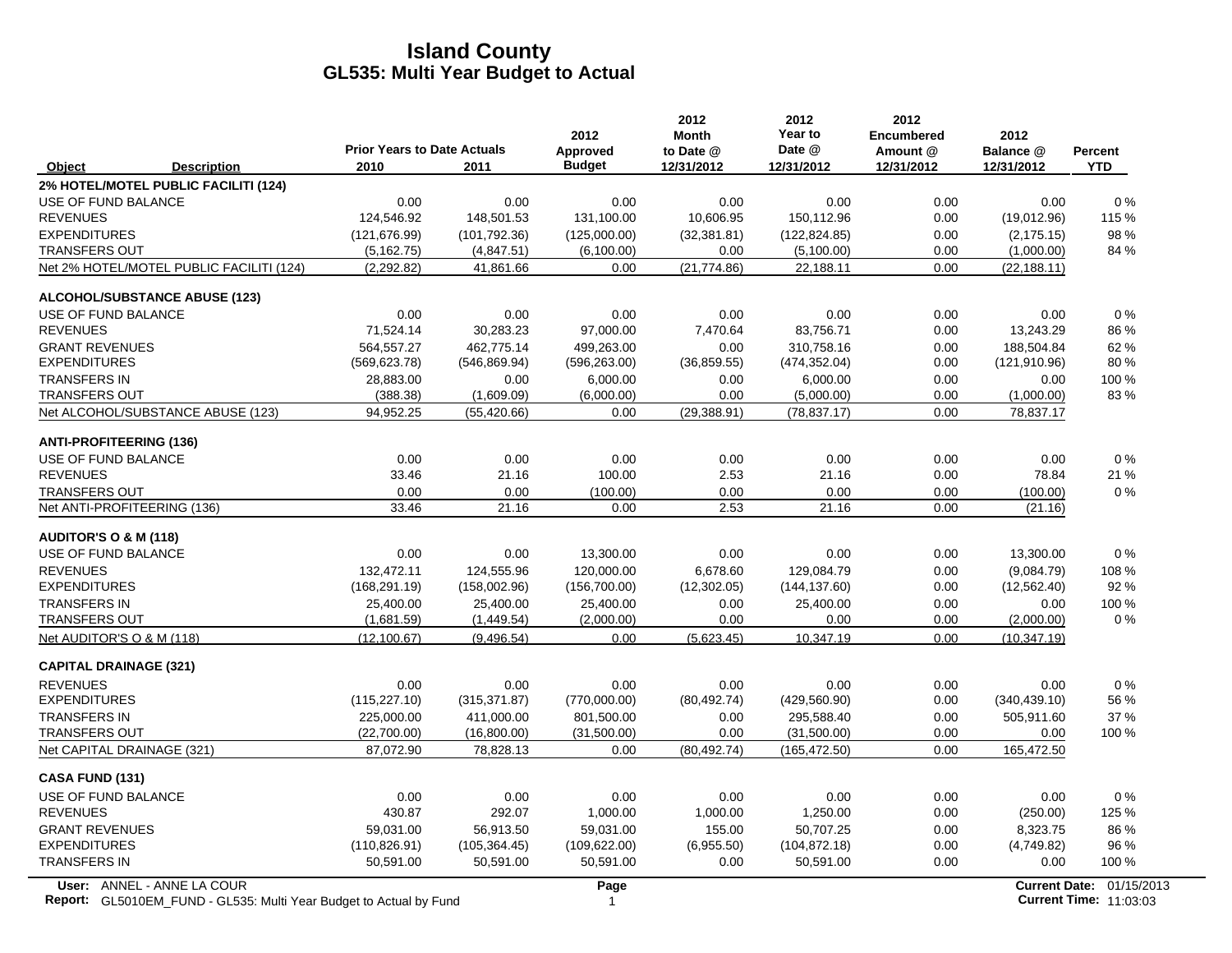|                                             |                                          | <b>Prior Years to Date Actuals</b> |               | 2012<br>Approved | 2012<br><b>Month</b><br>to Date @ | 2012<br>Year to<br>Date @ | 2012<br><b>Encumbered</b><br>Amount @ | 2012<br>Balance @ | Percent    |
|---------------------------------------------|------------------------------------------|------------------------------------|---------------|------------------|-----------------------------------|---------------------------|---------------------------------------|-------------------|------------|
| Object                                      | <b>Description</b>                       | 2010                               | 2011          | <b>Budget</b>    | 12/31/2012                        | 12/31/2012                | 12/31/2012                            | 12/31/2012        | <b>YTD</b> |
| TRANSFERS OUT                               |                                          | (430.87)                           | (92.07)       | (1,000.00)       | 0.00                              | 0.00                      | 0.00                                  | (1,000.00)        | $0\%$      |
| Net CASA FUND (131)                         |                                          | (1,204.91)                         | 2,340.05      | 0.00             | (5,800.50)                        | (2,323.93)                | 0.00                                  | 2,323.93          |            |
| <b>CLEAN WATER UTILITY (154)</b>            |                                          |                                    |               |                  |                                   |                           |                                       |                   |            |
| <b>REVENUES</b>                             |                                          | 0.00                               | 0.00          | 714.000.00       | 13.888.15                         | 1.448.844.25              | 0.00                                  | (734.844.25)      | 203 %      |
| <b>GRANT REVENUES</b>                       |                                          | 0.00                               | 0.00          | 195,500.00       | 0.00                              | 0.00                      | 0.00                                  | 195,500.00        | $0\%$      |
| <b>EXPENDITURES</b>                         |                                          | 0.00                               | (310, 382.22) | (525,500.00)     | (249.99)                          | (19,036.24)               | 0.00                                  | (506, 463.76)     | 4 %        |
| <b>TRANSFERS OUT</b>                        |                                          | 0.00                               | 0.00          | (384,000.00)     | 0.00                              | (202,000.00)              | 0.00                                  | (182,000.00)      | 53%        |
| Net CLEAN WATER UTILITY (154)               |                                          | 0.00                               | (310, 382.22) | 0.00             | 13,638.16                         | 1,227,808.01              | 0.00                                  | (1,227,808.01)    |            |
|                                             | <b>COMM MENTAL HEALTH FACILITY (148)</b> |                                    |               |                  |                                   |                           |                                       |                   |            |
| <b>REVENUES</b>                             |                                          | 6,269.38                           | 5,787.12      | 6,566.00         | 482.26                            | 5,304.86                  | 0.00                                  | 1,261.14          | 81%        |
| <b>EXPENDITURES</b>                         |                                          | (4,915.32)                         | (5,988.54)    | (5,566.00)       | (423.76)                          | (5,085.12)                | 0.00                                  | (480.88)          | 91 %       |
| <b>TRANSFERS OUT</b>                        |                                          | 0.00                               | 0.00          | (1,000.00)       | 0.00                              | 0.00                      | 0.00                                  | (1,000.00)        | $0\%$      |
|                                             | Net COMM MENTAL HEALTH FACILITY (148)    | 1,354.06                           | (201.42)      | 0.00             | 58.50                             | 219.74                    | 0.00                                  | (219.74)          |            |
| <b>CONSERVATION FUTURES (132)</b>           |                                          |                                    |               |                  |                                   |                           |                                       |                   |            |
| USE OF FUND BALANCE                         |                                          | 0.00                               | 0.00          | 715,000.00       | 0.00                              | 0.00                      | 0.00                                  | 715,000.00        | 0%         |
| <b>REVENUES</b>                             |                                          | 686,572.02                         | 696,030.98    | 776,380.00       | 99,479.64                         | 773,214.73                | 0.00                                  | 3,165.27          | 100 %      |
| <b>GRANT REVENUES</b>                       |                                          | 295,218.35                         | 393,394.36    | 0.00             | 0.00                              | 49,360.60                 | 0.00                                  | (49,360.60)       | $0\%$      |
| <b>EXPENDITURES</b>                         |                                          | (473, 824.20)                      | (632, 776.82) | (1,486,380.00)   | (1,257,123.30)                    | (1,374,806.19)            | 0.00                                  | (111, 573.81)     | 92 %       |
| <b>TRANSFERS OUT</b>                        |                                          | (4,228.41)                         | (7,215.57)    | (5,000.00)       | 0.00                              | 0.00                      | 0.00                                  | (5,000.00)        | $0\%$      |
| Net CONSERVATION FUTURES (132)              |                                          | 503,737.76                         | 449,432.95    | 0.00             | (1, 157, 643.66)                  | (552, 230.86)             | 0.00                                  | 552,230.86        |            |
| <b>CONSTRUCTION &amp; ACQUISITION (308)</b> |                                          |                                    |               |                  |                                   |                           |                                       |                   |            |
| USE OF FUND BALANCE                         |                                          | 0.00                               | 0.00          | 0.00             | 0.00                              | 0.00                      | 0.00                                  | 0.00              | $0\%$      |
| <b>EXPENDITURES</b>                         |                                          | 0.00                               | 0.00          | 0.00             | 0.00                              | 0.00                      | 0.00                                  | 0.00              | $0\%$      |
| <b>TRANSFERS IN</b>                         |                                          | 0.00                               | 0.00          | 0.00             | 0.00                              | 0.00                      | 0.00                                  | 0.00              | $0\%$      |
|                                             | Net CONSTRUCTION & ACQUISITION (308)     | 0.00                               | 0.00          | 0.00             | 0.00                              | 0.00                      | 0.00                                  | 0.00              |            |
| <b>CORNET BAY DOCK (119)</b>                |                                          |                                    |               |                  |                                   |                           |                                       |                   |            |
| <b>REVENUES</b>                             |                                          | 14,073.84                          | 22,680.00     | 17,400.00        | 3,300.00                          | 15,060.00                 | 0.00                                  | 2,340.00          | 87%        |
| <b>EXPENDITURES</b>                         |                                          | (6,927.02)                         | (7,410.03)    | (15.700.00)      | (796.74)                          | (7,499.11)                | 0.00                                  | (8,200.89)        | 48 %       |
| <b>TRANSFERS OUT</b>                        |                                          | (635.54)                           | (700.00)      | (1,700.00)       | 0.00                              | (700.00)                  | 0.00                                  | (1,000.00)        | 41 %       |
| Net CORNET BAY DOCK (119)                   |                                          | 6.511.28                           | 14.569.97     | 0.00             | 2,503.26                          | 6.860.89                  | 0.00                                  | (6,860.89)        |            |
| <b>COUNTY FAIR (110)</b>                    |                                          |                                    |               |                  |                                   |                           |                                       |                   |            |
| <b>REVENUES</b>                             |                                          | 238,700.43                         | 239,587.61    | 237,650.00       | 0.00                              | 77,892.06                 | 0.00                                  | 159,757.94        | 33 %       |
| <b>GRANT REVENUES</b>                       |                                          | 21,138.00                          | 0.00          | 35,000.00        | 0.00                              | 0.00                      | 0.00                                  | 35,000.00         | 0%         |
| <b>EXPENDITURES</b>                         |                                          | (288, 160.46)                      | (274, 315.67) | (301,650.00)     | 0.00                              | (83, 723.37)              | 0.00                                  | (217, 926.63)     | 28 %       |
| <b>TRANSFERS IN</b>                         |                                          | 29,899.37                          | 29,989.17     | 30,000.00        | 0.00                              | 0.00                      | 0.00                                  | 30,000.00         | 0%         |
| <b>TRANSFERS OUT</b>                        |                                          | (16.68)                            | (1.60)        | (1,000.00)       | 0.00                              | 0.00                      | 0.00                                  | (1,000.00)        | 0%         |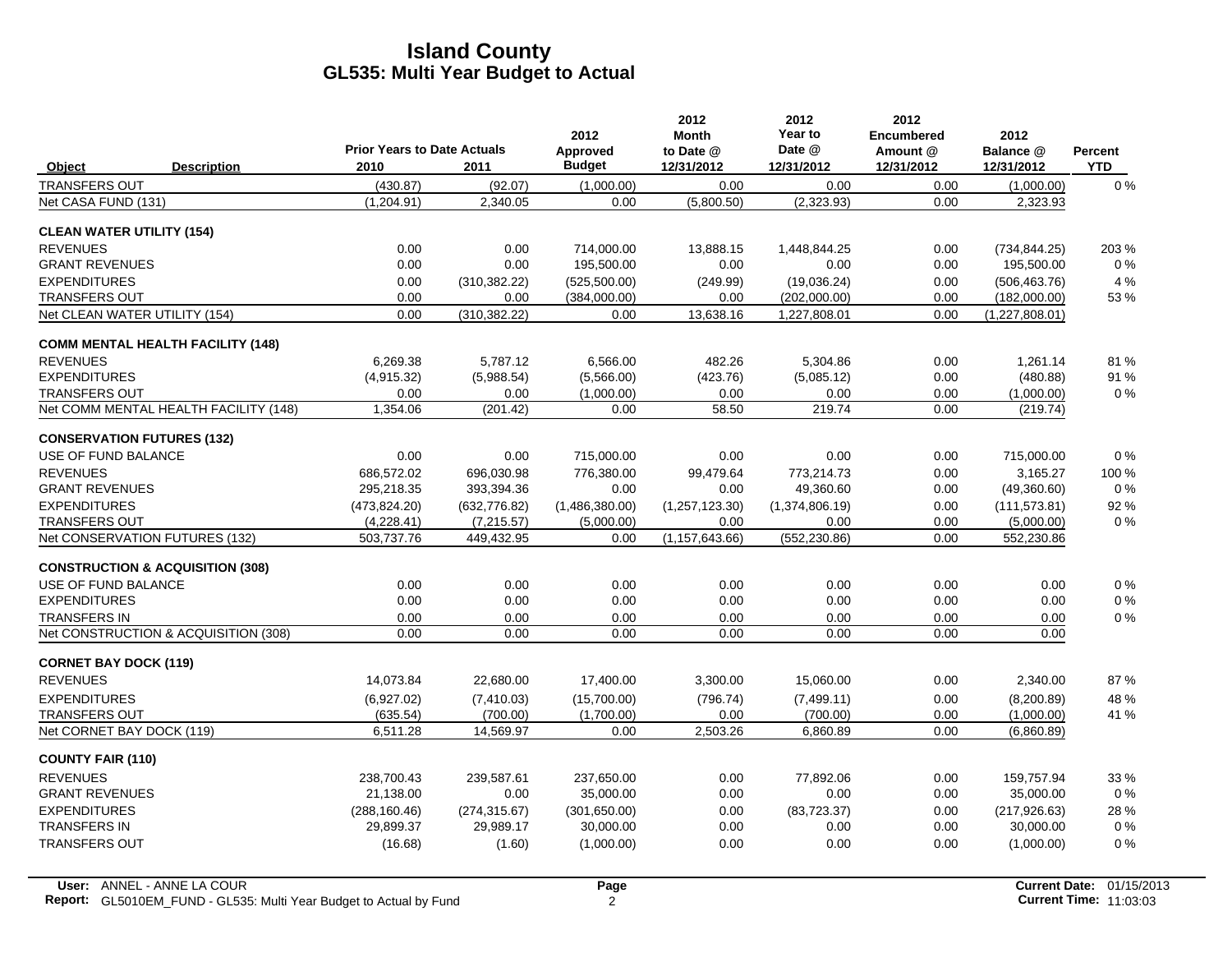|                                               |                                    |                              | 2012                   | 2012<br><b>Month</b> | 2012<br>Year to                | 2012<br><b>Encumbered</b> | 2012                           |            |
|-----------------------------------------------|------------------------------------|------------------------------|------------------------|----------------------|--------------------------------|---------------------------|--------------------------------|------------|
|                                               | <b>Prior Years to Date Actuals</b> |                              | Approved               | to Date @            | Date @                         | Amount @                  | Balance @                      | Percent    |
| Object<br><b>Description</b>                  | 2010                               | 2011                         | <b>Budget</b>          | 12/31/2012           | 12/31/2012                     | 12/31/2012                | 12/31/2012                     | <b>YTD</b> |
| Net COUNTY FAIR (110)                         | 1.560.66                           | (4,740.49)                   | 0.00                   | 0.00                 | (5,831.31)                     | 0.00                      | 5.831.31                       |            |
| <b>COUNTY LAW LIBRARY (103)</b>               |                                    |                              |                        |                      |                                |                           |                                |            |
| USE OF FUND BALANCE                           | 0.00                               | 0.00                         | 4,340.00               | 0.00                 | 0.00                           | 0.00                      | 4,340.00                       | $0\%$      |
| <b>REVENUES</b>                               | 26.099.55                          | 26.619.85                    | 28.100.00              | 2,782.65             | 25.629.56                      | 0.00                      | 2,470.44                       | 91 %       |
| <b>EXPENDITURES</b>                           | (36, 839.66)                       | (34, 338.15)                 | (31, 440.00)           | (3, 119.28)          | (31,830.06)                    | 0.00                      | 390.06                         | 101%       |
| <b>TRANSFERS OUT</b>                          | 0.00                               | 0.00                         | (1,000.00)             | 0.00                 | 0.00                           | 0.00                      | (1,000.00)                     | $0\%$      |
| Net COUNTY LAW LIBRARY (103)                  | (10, 740.11)                       | (7,718.30)                   | 0.00                   | (336.63)             | (6, 200.50)                    | 0.00                      | 6,200.50                       |            |
| <b>COUNTY ROAD (101)</b>                      |                                    |                              |                        |                      |                                |                           |                                |            |
| <b>USE OF FUND BALANCE</b>                    | 0.00                               | 0.00                         | 0.00                   | 0.00                 | 0.00                           | 0.00                      | 0.00                           | 0%         |
| <b>REVENUES</b>                               | 14.716.321.71                      | 14,758,919.54                | 14,195,653.00          | 653,351.81           | 14,774,797.89                  | 0.00                      | (579, 144.89)                  | 104 %      |
| <b>GRANT REVENUES</b>                         | 1,105,247.46                       | 2,931,009.65                 | 2,548,000.00           | 20,058.87            | 939,609.02                     | 0.00                      | 1,608,390.98                   | 37 %       |
| <b>EXPENDITURES</b>                           | (12, 138, 515.30)                  | (15,401,630.64)              | (14, 493, 086.00)      | (769, 941.81)        | (11,869,514.55)                | 0.00                      | (2,623,571.45)                 | 82%        |
| <b>TRANSFERS IN</b>                           | 79,222.00                          | 0.00                         | 134,000.00             | 0.00                 | 134,000.00                     | 0.00                      | 0.00                           | 100 %      |
| <b>TRANSFERS OUT</b><br>Net COUNTY ROAD (101) | (1,688,742.44)<br>2,073,533.43     | (1,956,333.72)<br>331,964.83 | (2,384,567.00)<br>0.00 | 0.00<br>(96, 531.13) | (1,618,567.00)<br>2,360,325.36 | 0.00<br>0.00              | (766,000.00)<br>(2,360,325.36) | 68%        |
|                                               |                                    |                              |                        |                      |                                |                           |                                |            |
| <b>COURTHOUSE EXPANSION (309)</b>             |                                    |                              |                        |                      |                                |                           |                                |            |
| <b>REVENUES</b>                               | 25.04                              | 15.84                        | 100.00                 | 1.88                 | 15.75                          | 0.00                      | 84.25                          | 16 %       |
| <b>TRANSFERS OUT</b>                          | 0.00                               | 0.00                         | (100.00)               | 0.00                 | 0.00                           | 0.00                      | (100.00)                       | $0\%$      |
| Net COURTHOUSE EXPANSION (309)                | 25.04                              | 15.84                        | 0.00                   | 1.88                 | 15.75                          | 0.00                      | (15.75)                        |            |
| <b>DEVELOPMENTAL DISABILITIES (114)</b>       |                                    |                              |                        |                      |                                |                           |                                |            |
| USE OF FUND BALANCE                           | 0.00                               | 0.00                         | 0.00                   | 0.00                 | 0.00                           | 0.00                      | 0.00                           | $0\%$      |
| <b>REVENUES</b>                               | 182.100.44                         | 162,195.14                   | 172.000.00             | 1.550.23             | 159.480.48                     | 0.00                      | 12,519.52                      | 93%        |
| <b>GRANT REVENUES</b>                         | 501,960.02                         | 469,849.00                   | 444,307.00             | 76,747.32            | 351,009.32                     | 0.00                      | 93,297.68                      | 79%        |
| <b>EXPENDITURES</b>                           | (573, 248.35)                      | (546, 708.83)                | (555, 821.00)          | (77, 573.19)         | (390, 167.51)                  | 0.00                      | (165, 653.49)                  | 70 %       |
| <b>TRANSFERS OUT</b>                          | (1,422.01)                         | (5,907.27)                   | (60, 486.00)           | 0.00                 | (58, 486.00)                   | 0.00                      | (2,000.00)                     | 97%        |
| Net DEVELOPMENTAL DISABILITIES (114)          | 109,390.10                         | 79,428.04                    | 0.00                   | 724.36               | 61.836.29                      | 0.00                      | (61, 836.29)                   |            |
| <b>DRUG SEIZURE (133)</b>                     |                                    |                              |                        |                      |                                |                           |                                |            |
| USE OF FUND BALANCE                           | 0.00                               | 0.00                         | 0.00                   | 0.00                 | 0.00                           | 0.00                      | 0.00                           | $0\%$      |
| <b>REVENUES</b>                               | 3.769.88                           | 3,783.44                     | 10,000.00              | 810.77               | 7,788.85                       | 0.00                      | 2,211.15                       | 78%        |
| <b>EXPENDITURES</b>                           | 0.00                               | 0.00                         | (10,000.00)            | 0.00                 | 0.00                           | 0.00                      | (10,000.00)                    | 0%         |
| <b>TRANSFERS OUT</b>                          | 0.00                               | 0.00                         | 0.00                   | 0.00                 | 0.00                           | 0.00                      | 0.00                           | $0\%$      |
| Net DRUG SEIZURE (133)                        | 3,769.88                           | 3,783.44                     | 0.00                   | 810.77               | 7,788.85                       | 0.00                      | (7,788.85)                     |            |
| <b>ELECTION RESERVE (111)</b>                 |                                    |                              |                        |                      |                                |                           |                                |            |
| USE OF FUND BALANCE                           | 0.00                               | 0.00                         | 0.00                   | 0.00                 | 0.00                           | 0.00                      | 0.00                           | $0\%$      |
| <b>REVENUES</b>                               | 55,819.65                          | 226,541.46                   | 102,000.00             | 7.75                 | 102,723.77                     | 0.00                      | (723.77)                       | 101 %      |
| <b>GRANT REVENUES</b>                         | 78.757.89                          | 641.58                       | 80.041.00              | 0.00                 | 11,341.21                      | 0.00                      | 68.699.79                      | 14 %       |
| <b>EXPENDITURES</b>                           | (285, 215.01)                      | (244, 730.64)                | (380, 041.00)          | (10, 229.47)         | (321, 386.15)                  | 0.00                      | (58,654.85)                    | 85 %       |
|                                               |                                    |                              |                        |                      |                                |                           |                                |            |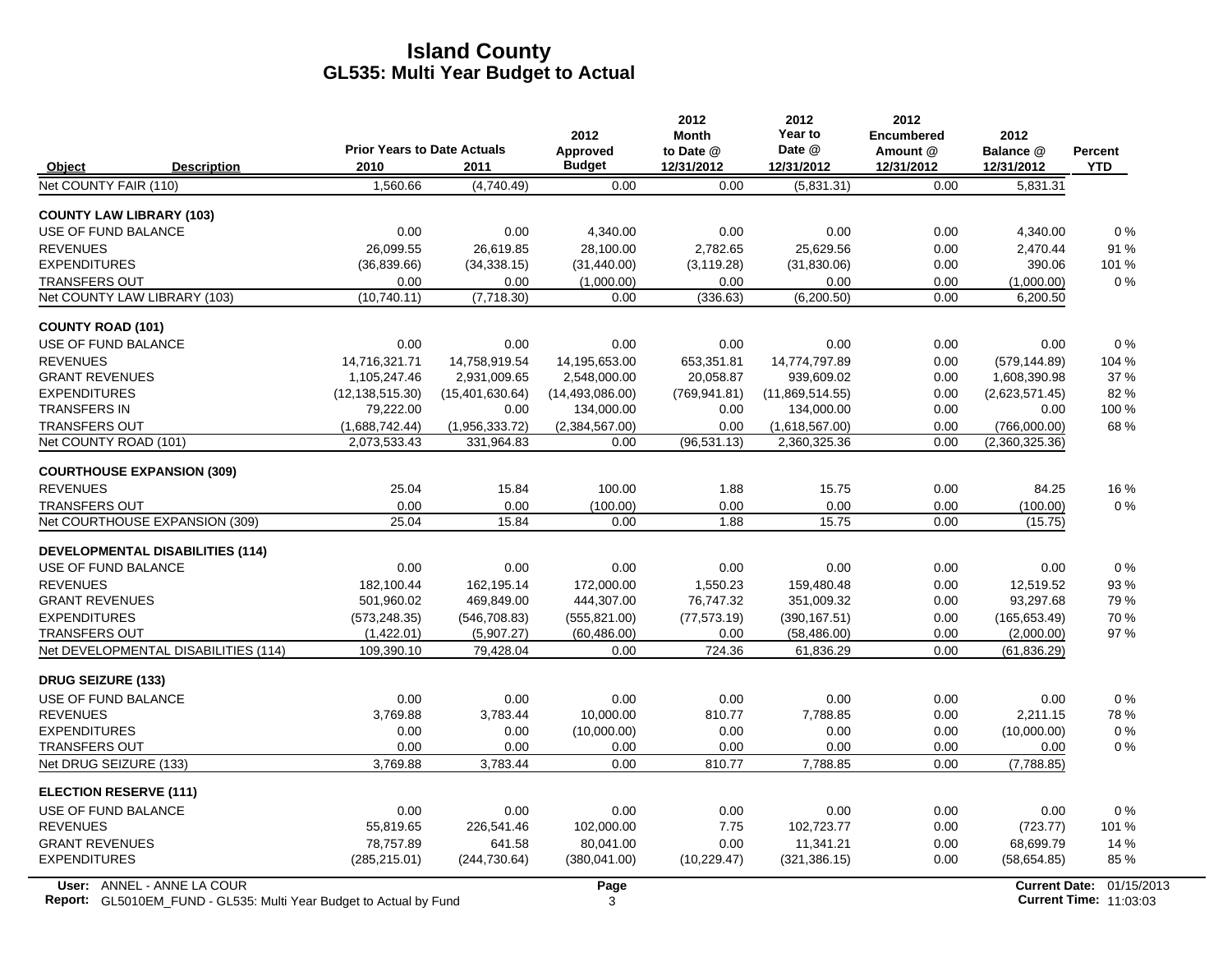|                                                                    | <b>Prior Years to Date Actuals</b> |               | 2012<br>Approved | 2012<br><b>Month</b><br>to Date @ | 2012<br>Year to<br>Date @ | 2012<br><b>Encumbered</b><br>Amount @ | 2012<br>Balance @ | <b>Percent</b>           |
|--------------------------------------------------------------------|------------------------------------|---------------|------------------|-----------------------------------|---------------------------|---------------------------------------|-------------------|--------------------------|
| Object<br><b>Description</b>                                       | 2010                               | 2011          | <b>Budget</b>    | 12/31/2012                        | 12/31/2012                | 12/31/2012                            | 12/31/2012        | <b>YTD</b>               |
| <b>TRANSFERS IN</b>                                                | 219,925.00                         | 200,000.00    | 200,000.00       | 0.00                              | 200,000.00                | 0.00                                  | 0.00              | 100 %                    |
| <b>TRANSFERS OUT</b>                                               | (1,303.90)                         | (1, 267.85)   | (2,000.00)       | 0.00                              | 0.00                      | 0.00                                  | (2,000.00)        | $0\%$                    |
| Net ELECTION RESERVE (111)                                         | 67,983.63                          | 181, 184.55   | 0.00             | (10, 221.72)                      | (7, 321.17)               | 0.00                                  | 7,321.17          |                          |
| <b>ENHANCED 911 (140)</b>                                          |                                    |               |                  |                                   |                           |                                       |                   |                          |
| <b>REVENUES</b>                                                    | 458,859.46                         | 838,375.91    | 849,000.00       | 65,006.32                         | 643,059.85                | 0.00                                  | 205,940.15        | 76 %                     |
| <b>GRANT REVENUES</b>                                              | 7,490.37                           | 48,042.80     | 30,000.00        | 4,212.62                          | 32,849.73                 | 0.00                                  | (2,849.73)        | 109 %                    |
| <b>EXPENDITURES</b>                                                | (599,661.89)                       | (884, 831.60) | (876, 500.00)    | (69, 228.94)                      | (681, 506.56)             | 0.00                                  | (194, 993.44)     | 78%                      |
| <b>TRANSFERS OUT</b>                                               | (2,362.81)                         | (1,587.11)    | (2,500.00)       | 0.00                              | (1,500.00)                | 0.00                                  | (1,000.00)        | 60%                      |
| Net ENHANCED 911 (140)                                             | (135, 674.87)                      | 0.00          | 0.00             | (10.00)                           | (7,096.98)                | 0.00                                  | 7,096.98          |                          |
| <b>EXTENSION SERVICES (160)</b>                                    |                                    |               |                  |                                   |                           |                                       |                   |                          |
| USE OF FUND BALANCE                                                | 0.00                               | 0.00          | 8,125.00         | 0.00                              | 0.00                      | 0.00                                  | 8,125.00          | $0\%$                    |
| <b>REVENUES</b>                                                    | 126,421.36                         | 236,346.34    | 131,949.00       | (600.00)                          | 116,254.37                | 0.00                                  | 15,694.63         | 88%                      |
| <b>GRANT REVENUES</b>                                              | 243,443.23                         | 159,408.06    | 125,161.00       | 4,516.19                          | 69,852.50                 | 0.00                                  | 55,308.50         | 56 %                     |
| <b>EXPENDITURES</b>                                                | (564, 879.95)                      | (402, 869.04) | (364, 368.00)    | (26, 450.20)                      | (338, 981.56)             | 0.00                                  | (25, 386.44)      | 93 %                     |
| <b>TRANSFERS IN</b>                                                | 149,321.00                         | 95,950.00     | 100,133.00       | 0.00                              | 100,133.00                | 0.00                                  | 0.00              | 100 %                    |
| <b>TRANSFERS OUT</b>                                               | (513.34)                           | (200.92)      | (1,000.00)       | 0.00                              | 0.00                      | 0.00                                  | (1,000.00)        | 0%                       |
| Net EXTENSION SERVICES (160)                                       | (46, 207.70)                       | 88.634.44     | 0.00             | (22, 534.01)                      | (52, 741.69)              | 0.00                                  | 52,741.69         |                          |
| <b>FAMILY RES CTR CAMANO (143)</b>                                 |                                    |               |                  |                                   |                           |                                       |                   |                          |
| USE OF FUND BALANCE                                                | 0.00                               | 0.00          | 10,753.00        | 0.00                              | 0.00                      | 0.00                                  | 10,753.00         | 0%                       |
| <b>REVENUES</b>                                                    | 38.808.57                          | 38.976.24     | 40.393.00        | 3.326.57                          | 42.114.82                 | 0.00                                  | (1,721.82)        | 104 %                    |
| <b>EXPENDITURES</b>                                                | (48, 612.08)                       | (48, 430.96)  | (50, 146.00)     | (4,789.03)                        | (47, 922.02)              | 0.00                                  | (2,223.98)        | 96 %                     |
| <b>TRANSFERS OUT</b>                                               | (57.03)                            | 0.00          | (1,000.00)       | 0.00                              | 0.00                      | 0.00                                  | (1,000.00)        | $0\%$                    |
| Net FAMILY RES CTR CAMANO (143)                                    | (9,860.54)                         | (9,454.72)    | 0.00             | (1,462.46)                        | (5,807.20)                | 0.00                                  | 5,807.20          |                          |
| <b>FAMILY RES CTR OAK HARBOR (141)</b>                             |                                    |               |                  |                                   |                           |                                       |                   |                          |
| USE OF FUND BALANCE                                                | 0.00                               | 0.00          | 0.00             | 0.00                              | 0.00                      | 0.00                                  | 0.00              | 0%                       |
| <b>REVENUES</b>                                                    | 51,864.16                          | 53,446.08     | 56,937.00        | 4,313.10                          | 53,023.86                 | 0.00                                  | 3,913.14          | 93%                      |
| <b>EXPENDITURES</b>                                                | (50, 182.36)                       | (50.676.02)   | (55, 937.00)     | (4,820.34)                        | (49, 430.72)              | 0.00                                  | (6,506.28)        | 88%                      |
| <b>TRANSFERS OUT</b>                                               | 0.00                               | 0.00          | (1,000.00)       | 0.00                              | 0.00                      | 0.00                                  | (1,000.00)        | 0%                       |
| Net FAMILY RES CTR OAK HARBOR (141)                                | 1,681.80                           | 2,770.06      | 0.00             | (507.24)                          | 3,593.14                  | 0.00                                  | (3,593.14)        |                          |
| <b>FAMILY RES CTR SO WHIDBEY (142)</b>                             |                                    |               |                  |                                   |                           |                                       |                   |                          |
| <b>REVENUES</b>                                                    | 6,000.00                           | 5,500.00      | 3,400.00         | 500.00                            | 6,000.00                  | 0.00                                  | (2,600.00)        | 176 %                    |
| <b>EXPENDITURES</b>                                                | (3,405.72)                         | (324.00)      | (2,400.00)       | (9.00)                            | (108.00)                  | 0.00                                  | (2,292.00)        | 4 %                      |
| <b>TRANSFERS OUT</b>                                               | 0.00                               | 0.00          | (1,000.00)       | 0.00                              | 0.00                      | 0.00                                  | (1,000.00)        | $0\%$                    |
| Net FAMILY RES CTR SO WHIDBEY (142)                                | 2,594.28                           | 5,176.00      | 0.00             | 491.00                            | 5,892.00                  | 0.00                                  | (5,892.00)        |                          |
| <b>FEDERAL ASSET FORFEITURE (147)</b>                              |                                    |               |                  |                                   |                           |                                       |                   |                          |
| USE OF FUND BALANCE                                                | 0.00                               | 0.00          | 0.00             | 0.00                              | 0.00                      | 0.00                                  | 0.00              | $0\%$                    |
| <b>REVENUES</b>                                                    | 5.66                               | 0.32          | 5,100.00         | 0.04                              | 0.32                      | 0.00                                  | 5,099.68          | $0\%$                    |
| User: ANNEL - ANNE LA COUR                                         |                                    |               | Page             |                                   |                           |                                       |                   | Current Date: 01/15/2013 |
| Report: GL5010EM_FUND - GL535: Multi Year Budget to Actual by Fund |                                    |               | $\overline{4}$   |                                   |                           |                                       |                   | Current Time: 11:03:03   |

**Report:** GL5010EM\_FUND - GL535: Multi Year Budget to Actual by Fund 11:03:03 A Current Time: 11:03:03:03 A Current Time: 11:03:03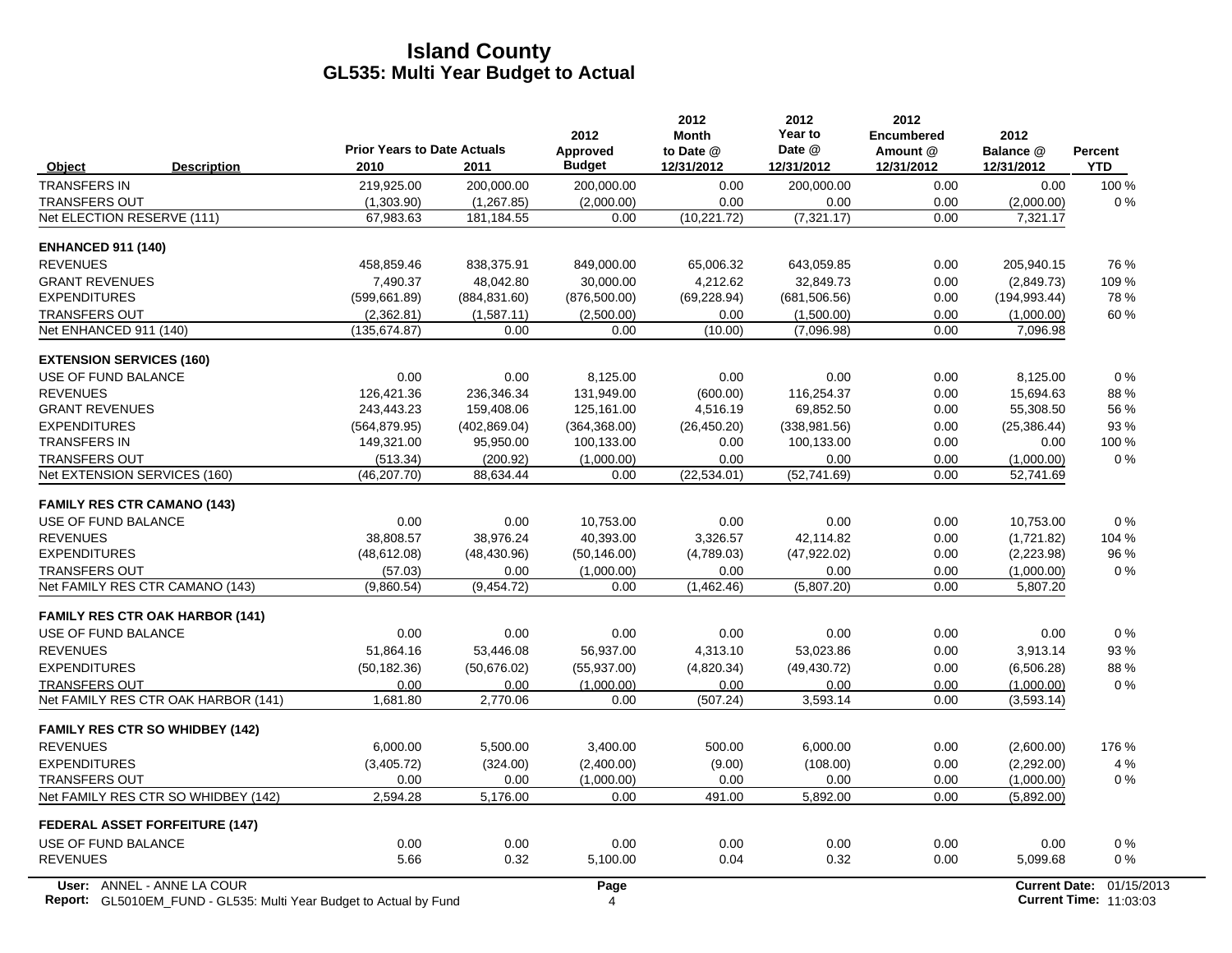|                                           | <b>Prior Years to Date Actuals</b> |               | 2012<br>Approved | 2012<br><b>Month</b><br>to Date @ | 2012<br>Year to<br>Date @ | 2012<br><b>Encumbered</b><br>Amount @ | 2012<br>Balance @    | Percent    |
|-------------------------------------------|------------------------------------|---------------|------------------|-----------------------------------|---------------------------|---------------------------------------|----------------------|------------|
| Object<br><b>Description</b>              | 2010                               | 2011          | <b>Budget</b>    | 12/31/2012                        | 12/31/2012                | 12/31/2012                            | 12/31/2012           | <b>YTD</b> |
| <b>EXPENDITURES</b>                       | (2, 148.00)                        | (2, 148.00)   | (5,000.00)       | 0.00                              | 0.00                      | 0.00                                  | (5,000.00)           | 0%         |
| <b>TRANSFERS OUT</b>                      | 0.00                               | 0.00          | (100.00)         | 0.00                              | 0.00                      | 0.00                                  | (100.00)             | 0%         |
| Net FEDERAL ASSET FORFEITURE (147)        | (2, 142.34)                        | (2, 147.68)   | 0.00             | 0.04                              | 0.32                      | 0.00                                  | (0.32)               |            |
| FIRE PERMIT PROGRAM (115)                 |                                    |               |                  |                                   |                           |                                       |                      |            |
| <b>REVENUES</b>                           | 46,653.65                          | 35,214.26     | 49,000.00        | 1,140.00                          | 25,172.55                 | 0.00                                  | 23,827.45            | 51 %       |
| <b>GRANT REVENUES</b>                     | 0.00                               | 0.00          | 27.055.00        | 1.260.00                          | 22.885.00                 | 0.00                                  | 4.170.00             | 85%        |
| <b>EXPENDITURES</b>                       | (38, 824.43)                       | (53,083.72)   | (75,055.00)      | (80.02)                           | (48, 255.88)              | 0.00                                  | (26, 799.12)         | 64 %       |
| <b>TRANSFERS OUT</b>                      | 0.00                               | 0.00          | (1,000.00)       | 0.00                              | 0.00                      | 0.00                                  | (1,000.00)           | $0\%$      |
| Net FIRE PERMIT PROGRAM (115)             | 7,829.22                           | (17,869.46)   | 0.00             | 2,319.98                          | (198.33)                  | 0.00                                  | 198.33               |            |
| <b>HISTORICAL PRESERVATION FUND (180)</b> |                                    |               |                  |                                   |                           |                                       |                      |            |
| USE OF FUND BALANCE                       | 0.00                               | 0.00          | 9,500.00         | 0.00                              | 0.00                      | 0.00                                  | 9,500.00             | 0%         |
| <b>REVENUES</b>                           | 22,468.43                          | 20,206.00     | 20,000.00        | 2,245.00                          | 23,539.00                 | 0.00                                  | (3,539.00)           | 118%       |
| <b>EXPENDITURES</b>                       | (33,000.00)                        | (26,983.78)   | (15,500.00)      | 0.00                              | (15, 422.84)              | 0.00                                  | (77.16)              | 100 %      |
| <b>TRANSFERS IN</b>                       | 79.866.00                          | 0.00          | 0.00             | 0.00                              | 0.00                      | 0.00                                  | 0.00                 | 0%         |
| <b>TRANSFERS OUT</b>                      | (7.43)                             | (12,000.00)   | (14,000.00)      | 0.00                              | (12,000.00)               | 0.00                                  | (2,000.00)           | 86 %       |
| Net HISTORICAL PRESERVATION FUND (180)    | 69,327.00                          | (18, 777.78)  | 0.00             | 2,245.00                          | (3,883.84)                | 0.00                                  | 3,883.84             |            |
| <b>HOMELESS HOUSING (106)</b>             |                                    |               |                  |                                   |                           |                                       |                      |            |
| USE OF FUND BALANCE                       | 0.00                               | 0.00          | 0.00             | 0.00                              | 0.00                      | 0.00                                  | 0.00                 | 0%         |
| <b>REVENUES</b>                           | 428,827.68                         | 380,431.57    | 322,974.00       | 50,461.12                         | 463,498.58                | 0.00                                  | (140, 524.58)        | 144 %      |
| <b>GRANT REVENUES</b>                     | 138,793.49                         | 157,734.17    | 76,398.00        | 10,419.65                         | 47,580.00                 | 0.00                                  | 28,818.00            | 62%        |
| <b>EXPENDITURES</b>                       | (295,079.57)                       | (358, 714.54) | (366, 142.00)    | (70,622.31)                       | (291, 867.36)             | 0.00                                  | (74, 274.64)         | 80%        |
| <b>TRANSFERS OUT</b>                      | 0.00                               | (1,587.40)    | (33, 230.00)     | 0.00                              | (32, 230.00)              | 0.00                                  | (1,000.00)           | 97%        |
| Net HOMELESS HOUSING (106)                | 272,541.60                         | 177,863.80    | 0.00             | (9,741.54)                        | 186,981.22                | 0.00                                  | (186, 981.22)        |            |
| <b>HUMAN SERVICES FUND (129)</b>          |                                    |               |                  |                                   |                           |                                       |                      |            |
| <b>REVENUES</b>                           | 0.00                               | 0.00          | 0.00             | (84.39)                           | (192.49)                  | 0.00                                  | 192.49               | 0%         |
| <b>GRANT REVENUES</b>                     | 0.00                               | 0.00          | 150,627.00       | 12.061.96                         | 128.288.76                | 0.00                                  | 22,338.24            | 85%        |
| <b>EXPENDITURES</b>                       | 0.00                               | 0.00          | (367, 252.00)    | (26,790.08)                       | (365,075.36)              | 0.00                                  | (2, 176.64)          | 99%        |
| <b>TRANSFERS IN</b>                       | 0.00                               | 0.00          | 216,625.00       | 0.00                              | 211,625.00                | 0.00                                  | 5,000.00             | 98 %       |
| Net HUMAN SERVICES FUND (129)             | 0.00                               | 0.00          | 0.00             | (14, 812.51)                      | (25, 354.09)              | 0.00                                  | 25,354.09            |            |
| <b>JOINT TOURISM PROMOTION (146)</b>      |                                    |               |                  |                                   |                           |                                       |                      |            |
| USE OF FUND BALANCE                       | 0.00                               | 0.00          | 20,000.00        | 0.00                              | 0.00                      | 0.00                                  | 20.000.00            | $0\%$      |
| <b>REVENUES</b>                           | 176.813.38                         | 235.181.67    | 231.000.00       | 15.647.81                         | 223.625.82                | 0.00                                  | 7.374.18             | 97%        |
| <b>EXPENDITURES</b>                       | (269, 129.13)                      | (231, 552.96) | (250,000.00)     | (17, 568.49)                      | (234, 906.37)             | 0.00                                  | (15,093.63)          | 94 %       |
| <b>TRANSFERS OUT</b>                      | 0.00                               | 0.00          | (1,000.00)       | 0.00                              | 0.00                      | 0.00                                  | (1,000.00)           | 0%         |
| Net JOINT TOURISM PROMOTION (146)         | (92, 315.75)                       | 3,628.71      | 0.00             | (1,920.68)                        | (11, 280.55)              | 0.00                                  | 11,280.55            |            |
| <b>JUVENILE DETENTION CENTER (145)</b>    |                                    |               |                  |                                   |                           |                                       |                      |            |
| USE OF FUND BALANCE                       | 0.00                               | 0.00          | 38,000.00        | 0.00                              | 0.00                      | 0.00                                  | 38,000.00            | 0%         |
| User: ANNEL - ANNE LA COUR                |                                    |               | Page             |                                   |                           |                                       | <b>Current Date:</b> | 01/15/2013 |

**Report:** GL5010EM\_FUND - GL535: Multi Year Budget to Actual by Fund 11:03:03 13:04 11:03:03:03 11:03:03:03 11:03:03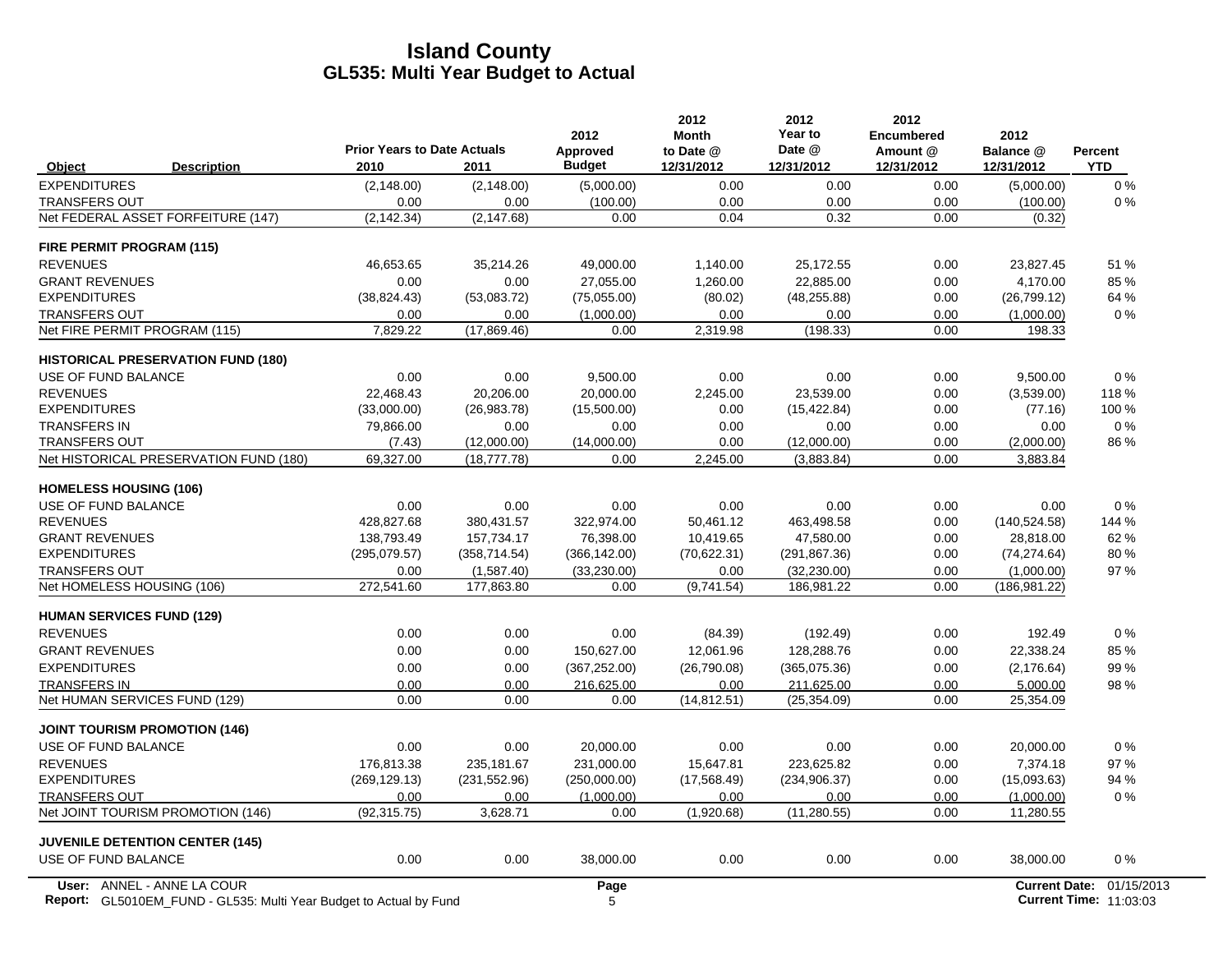|                                                                           | <b>Prior Years to Date Actuals</b> |                | 2012<br><b>Approved</b> | 2012<br><b>Month</b><br>to Date @ | 2012<br>Year to<br>Date @ | 2012<br><b>Encumbered</b><br>Amount @ | 2012<br>Balance @    | Percent                       |
|---------------------------------------------------------------------------|------------------------------------|----------------|-------------------------|-----------------------------------|---------------------------|---------------------------------------|----------------------|-------------------------------|
| Object<br><b>Description</b>                                              | 2010                               | 2011           | <b>Budget</b>           | 12/31/2012                        | 12/31/2012                | 12/31/2012                            | 12/31/2012           | <b>YTD</b>                    |
| <b>REVENUES</b>                                                           | 767,325.09                         | 745,092.43     | 727,000.00              | 59,176.97                         | 731,675.06                | 0.00                                  | (4,675.06)           | 101 %                         |
| <b>GRANT REVENUES</b>                                                     | 12,840.08                          | 6,007.99       | 8,000.00                | 3,094.40                          | 11,172.83                 | 0.00                                  | (3, 172.83)          | 140 %                         |
| <b>EXPENDITURES</b>                                                       | (1,097,662.55)                     | (1,018,026.22) | (1,079,500.00)          | (89,688.81)                       | (1,068,428.05)            | 0.00                                  | (11,071.95)          | 99 %                          |
| <b>TRANSFERS IN</b>                                                       | 0.00                               | 403.000.00     | 350.000.00              | 0.00                              | 350.000.00                | 0.00                                  | 0.00                 | 100%                          |
| <b>TRANSFERS OUT</b>                                                      | (46,500.00)                        | (45, 400.00)   | (43,500.00)             | 0.00                              | (42,500.00)               | 0.00                                  | (1,000.00)           | 98%                           |
| Net JUVENILE DETENTION CENTER (145)                                       | (363, 997.38)                      | 90,674.20      | 0.00                    | (27, 417, 44)                     | (18,080.16)               | 0.00                                  | 18,080.16            |                               |
| <b>LOW-INCOME HOUSING SURCHARGE (105)</b>                                 |                                    |                |                         |                                   |                           |                                       |                      |                               |
| USE OF FUND BALANCE                                                       | 0.00                               | 0.00           | 0.00                    | 0.00                              | 0.00                      | 0.00                                  | 0.00                 | $0\%$                         |
| <b>REVENUES</b>                                                           | 103,491.97                         | 93,870.42      | 399,971.00              | 9,974.80                          | 106,740.43                | 0.00                                  | 293,230.57           | 27 %                          |
| <b>EXPENDITURES</b>                                                       | (90,069.00)                        | (25,000.00)    | (381, 334.00)           | 0.00                              | (131, 388.08)             | 0.00                                  | (249.945.92)         | 34 %                          |
| <b>TRANSFERS OUT</b>                                                      | 0.00                               | 0.00           | (18,637.00)             | 0.00                              | (13,599.00)               | 0.00                                  | (5,038.00)           | 73%                           |
| Net LOW-INCOME HOUSING SURCHARGE (105)                                    | 13,422.97                          | 68,870.42      | 0.00                    | 9,974.80                          | (38, 246.65)              | 0.00                                  | 38,246.65            |                               |
| <b>MENTAL HEALTH (113)</b>                                                |                                    |                |                         |                                   |                           |                                       |                      |                               |
| USE OF FUND BALANCE                                                       | 0.00                               | 0.00           | 0.00                    | 0.00                              | 0.00                      | 0.00                                  | 0.00                 | 0%                            |
| <b>REVENUES</b>                                                           | 182,016.93                         | 161,600.88     | 242,762.00              | 1,548.04                          | 159,473.99                | 0.00                                  | 83,288.01            | 66 %                          |
| <b>GRANT REVENUES</b>                                                     | 120.279.76                         | 129.577.69     | 0.00                    | 9.538.20                          | 61.902.13                 | 0.00                                  | (61, 902.13)         | 0%                            |
| <b>EXPENDITURES</b>                                                       | (247, 432.85)                      | (266, 476.11)  | (214, 704.00)           | (16, 570.79)                      | (200, 784.22)             | 0.00                                  | (13,919.78)          | 94 %                          |
| <b>TRANSFERS OUT</b>                                                      | (1,338.50)                         | (5,312.89)     | (28,058.00)             | 0.00                              | (26,058.00)               | 0.00                                  | (2,000.00)           | 93 %                          |
| Net MENTAL HEALTH (113)                                                   | 53,525.34                          | 19,389.57      | 0.00                    | (5,484.55)                        | (5,466.10)                | 0.00                                  | 5,466.10             |                               |
| <b>MH THERAPEUTIC COURT SALES TAX (126)</b>                               |                                    |                |                         |                                   |                           |                                       |                      |                               |
| USE OF FUND BALANCE                                                       | 0.00                               | 0.00           | 173,000.00              | 0.00                              | 0.00                      | 0.00                                  | 173,000.00           | 0%                            |
| <b>REVENUES</b>                                                           | 756,629.42                         | 747,522.19     | 731,000.00              | 59,113.58                         | 730,823.97                | 0.00                                  | 176.03               | 100 %                         |
| <b>GRANT REVENUES</b>                                                     | 8,765.92                           | 35,336.84      | 64,110.00               | 0.00                              | 20,591.07                 | 0.00                                  | 43,518.93            | 32 %                          |
| <b>EXPENDITURES</b>                                                       | (541, 113.99)                      | (657, 474.96)  | (846, 720.00)           | (95, 937.84)                      | (733, 456.77)             | 0.00                                  | (113, 263.23)        | 87%                           |
| <b>TRANSFERS IN</b>                                                       | 0.00                               | 0.00           | 0.00                    | 0.00                              | 0.00                      | 0.00                                  | 0.00                 | $0\%$                         |
| <b>TRANSFERS OUT</b>                                                      | (58, 284.92)                       | (60, 262.33)   | (121, 390.00)           | 0.00                              | (115, 390.00)             | 0.00                                  | (6,000.00)           | 95 %                          |
| Net MH THERAPEUTIC COURT SALES TAX (126)                                  | 165,996.43                         | 65,121.74      | 0.00                    | (36, 824.26)                      | (97, 431.73)              | 0.00                                  | 97,431.73            |                               |
| <b>NATURAL RESOURCES FUND (165)</b>                                       |                                    |                |                         |                                   |                           |                                       |                      |                               |
| <b>REVENUES</b>                                                           | 0.00                               | 0.00           | 5,997.00                | 0.00                              | 2,471.40                  | 0.00                                  | 3,525.60             | 41 %                          |
| <b>GRANT REVENUES</b>                                                     | 0.00                               | 0.00           | 172,000.00              | 0.00                              | 141,234.48                | 0.00                                  | 30,765.52            | 82%                           |
| <b>EXPENDITURES</b>                                                       | 0.00                               | 0.00           | (398, 997.00)           | (24, 367.95)                      | (306, 968.47)             | 0.00                                  | (92,028.53)          | 77 %                          |
| <b>TRANSFERS IN</b>                                                       | 0.00                               | 0.00           | 221,000.00              | 0.00                              | 202,000.00                | 0.00                                  | 19,000.00            | 91 %                          |
| Net NATURAL RESOURCES FUND (165)                                          | 0.00                               | 0.00           | 0.00                    | (24, 367.95)                      | 38,737.41                 | 0.00                                  | (38, 737.41)         |                               |
| PATHS & TRAILS (137)                                                      |                                    |                |                         |                                   |                           |                                       |                      |                               |
| <b>REVENUES</b>                                                           | 10,968.29                          | 10,798.62      | 1,000.00                | 0.00                              | 0.00                      | 0.00                                  | 1,000.00             | $0\%$                         |
| <b>GRANT REVENUES</b>                                                     | 10,365.68                          | 143,668.39     | 740,000.00              | 0.00                              | 0.00                      | 0.00                                  | 740,000.00           | 0%                            |
| <b>EXPENDITURES</b>                                                       | (108, 650.27)                      | (115, 949.45)  | (946,000.00)            | 6,706.63                          | (47, 478.26)              | 0.00                                  | (898, 521.74)        | 5 %                           |
| <b>TRANSFERS IN</b>                                                       | 0.00                               | 85,000.00      | 206,000.00              | 0.00                              | 0.00                      | 0.00                                  | 206,000.00           | 0%                            |
| User: ANNEL - ANNE LA COUR                                                |                                    |                | Page                    |                                   |                           |                                       | <b>Current Date:</b> | 01/15/2013                    |
| <b>Report:</b> GL5010EM_FUND - GL535: Multi Year Budget to Actual by Fund |                                    |                | 6                       |                                   |                           |                                       |                      | <b>Current Time: 11:03:03</b> |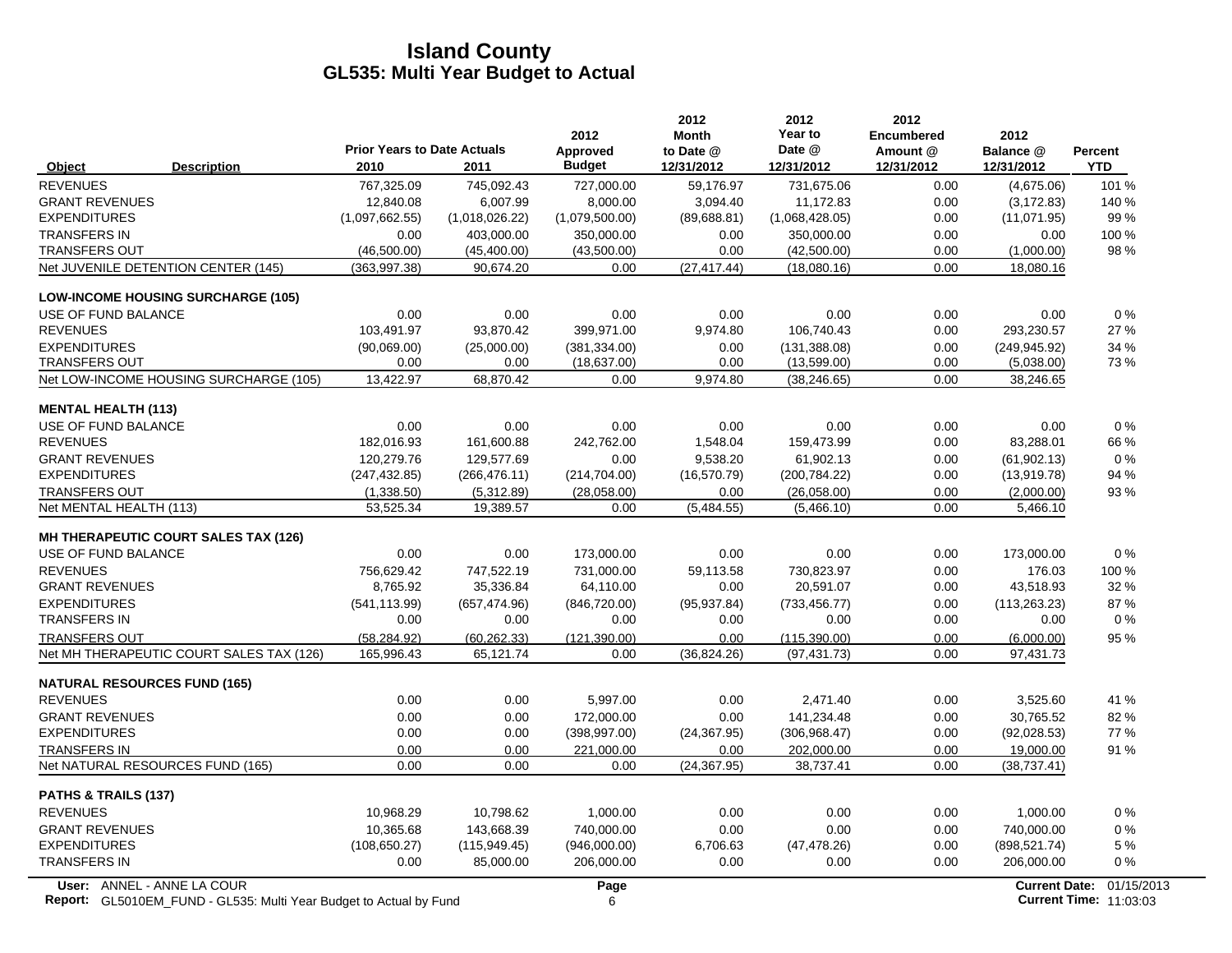|                                                                                                  | <b>Prior Years to Date Actuals</b> |                  | 2012<br><b>Approved</b> | 2012<br><b>Month</b><br>to Date @ | 2012<br>Year to<br>Date @ | 2012<br><b>Encumbered</b><br>Amount @ | 2012<br>Balance @    | <b>Percent</b>                              |
|--------------------------------------------------------------------------------------------------|------------------------------------|------------------|-------------------------|-----------------------------------|---------------------------|---------------------------------------|----------------------|---------------------------------------------|
| Object<br><b>Description</b>                                                                     | 2010                               | 2011             | <b>Budget</b>           | 12/31/2012                        | 12/31/2012                | 12/31/2012                            | 12/31/2012           | <b>YTD</b>                                  |
| <b>TRANSFERS OUT</b>                                                                             | (105.84)                           | 0.00             | (1,000.00)              | 0.00                              | 0.00                      | 0.00                                  | (1,000.00)           | $0\%$                                       |
| Net PATHS & TRAILS (137)                                                                         | (87, 422.14)                       | 123,517.56       | 0.00                    | 6,706.63                          | (47, 478.26)              | 0.00                                  | 47,478.26            |                                             |
| <b>PUBLIC HEALTH POOLING (104)</b>                                                               |                                    |                  |                         |                                   |                           |                                       |                      |                                             |
| USE OF FUND BALANCE                                                                              | 0.00                               | 0.00             | 2,797.00                | 0.00                              | 0.00                      | 0.00                                  | 2,797.00             | 0%                                          |
| <b>REVENUES</b>                                                                                  | 1,301,211.74                       | 1,302,009.90     | 1,009,731.00            | 96,542.77                         | 873,467.38                | 0.00                                  | 136,263.62           | 87%                                         |
| <b>GRANT REVENUES</b>                                                                            | 1,312,853.78                       | 1,323,337.04     | 944,258.00              | 48,633.49                         | 956,613.04                | 0.00                                  | (12, 355.04)         | 101 %                                       |
| <b>EXPENDITURES</b>                                                                              | (3,067,437.45)                     | (2,909,515.52)   | (2,667,956.00)          | (194, 567.84)                     | (2,393,720.19)            | 0.00                                  | (274, 235.81)        | 90 %                                        |
| <b>TRANSFERS IN</b>                                                                              | 721,159.77                         | 425,274.00       | 817,237.00              | 0.00                              | 293,237.00                | 0.00                                  | 524,000.00           | 36 %                                        |
| <b>TRANSFERS OUT</b>                                                                             | (149, 058.90)                      | (114, 554.28)    | (106,067.00)            | 0.00                              | (101, 067.00)             | 0.00                                  | (5,000.00)           | 95 %                                        |
| Net PUBLIC HEALTH POOLING (104)                                                                  | 118,728.94                         | 26,551.14        | 0.00                    | (49, 391.58)                      | (371, 469.77)             | 0.00                                  | 371,469.77           |                                             |
| <b>PUBLIC WORKS (139)</b>                                                                        |                                    |                  |                         |                                   |                           |                                       |                      |                                             |
| USE OF FUND BALANCE                                                                              | 0.00                               | 0.00             | 12,662.00               | 0.00                              | 0.00                      | 0.00                                  | 12,662.00            | $0\%$                                       |
| <b>REVENUES</b>                                                                                  | 1,910.24                           | 1,838.11         | 3,000.00                | 0.00                              | 0.00                      | 0.00                                  | 3,000.00             | $0\%$                                       |
| <b>EXPENDITURES</b>                                                                              | (414, 072.85)                      | (419, 887.65)    | (457, 662.00)           | (37,095.32)                       | (437, 048.84)             | 0.00                                  | (20,613.16)          | 95 %                                        |
| <b>TRANSFERS IN</b>                                                                              | 419,912.00                         | 431,600.00       | 445,000.00              | 0.00                              | 405,000.00                | 0.00                                  | 40,000.00            | 91 %                                        |
| <b>TRANSFERS OUT</b>                                                                             | (1,910.24)                         | (1,838.11)       | (3,000.00)              | 0.00                              | 0.00                      | 0.00                                  | (3,000.00)           | 0%                                          |
| Net PUBLIC WORKS (139)                                                                           | 5,839.15                           | 11,712.35        | 0.00                    | (37,095.32)                       | (32,048.84)               | 0.00                                  | 32,048.84            |                                             |
| <b>REET 1 CAPITAL IMPROVEMENTS (134)</b>                                                         |                                    |                  |                         |                                   |                           |                                       |                      |                                             |
| USE OF FUND BALANCE                                                                              | 0.00                               | 0.00             | 388,000.00              | 0.00                              | 0.00                      | 0.00                                  | 388,000.00           | 0%                                          |
| <b>REVENUES</b>                                                                                  | 698.333.39                         | 643.981.18       | 620.000.00              | 55.445.40                         | 714.372.62                | 0.00                                  | (94, 372.62)         | 115 %                                       |
| <b>EXPENDITURES</b>                                                                              | (882, 144.67)                      | (1, 125, 554.24) | (779,000.00)            | (324, 547.53)                     | (489, 472.73)             | 0.00                                  | (289, 527.27)        | 63%                                         |
| <b>TRANSFERS IN</b>                                                                              | 0.00                               | 0.00             | 0.00                    | 0.00                              | 0.00                      | 0.00                                  | 0.00                 | $0\%$                                       |
| <b>TRANSFERS OUT</b>                                                                             | (171, 026.13)                      | (94, 166.43)     | (229,000.00)            | 0.00                              | (179,000.00)              | 0.00                                  | (50,000.00)          | 78%                                         |
| Net REET 1 CAPITAL IMPROVEMENTS (134)                                                            | (354, 837.41)                      | (575, 739.49)    | 0.00                    | (269, 102.13)                     | 45,899.89                 | 0.00                                  | (45,899.89)          |                                             |
| <b>REET 2 CAPITAL FACILITIES (135)</b>                                                           |                                    |                  |                         |                                   |                           |                                       |                      |                                             |
| USE OF FUND BALANCE                                                                              | 0.00                               | 0.00             | 560,720.00              | 0.00                              | 0.00                      | 0.00                                  | 560,720.00           | 0%                                          |
| <b>REVENUES</b>                                                                                  | 6,242,621.62                       | 676,717.25       | 620,000.00              | 55,445.41                         | 714,372.63                | 0.00                                  | (94, 372.63)         | 115 %                                       |
| <b>GRANT REVENUES</b>                                                                            | 0.00                               | 0.00             | 0.00                    | 0.00                              | 0.00                      | 0.00                                  | 0.00                 | $0\%$                                       |
| <b>EXPENDITURES</b>                                                                              | (6,699,303.74)                     | (555, 813.62)    | (605, 310.00)           | (394, 800.50)                     | (493, 420.74)             | 0.00                                  | (111, 889.26)        | 82%                                         |
| <b>TRANSFERS IN</b>                                                                              | 0.00                               | 9,269.64         | 0.00                    | 0.00                              | 0.00                      | 0.00                                  | 0.00                 | $0\%$                                       |
| <b>TRANSFERS OUT</b>                                                                             | (193, 276.38)                      | (203, 843.33)    | (575, 410.00)           | (1, 195.70)                       | (536,004.10)              | 0.00                                  | (39, 405.90)         | 93 %                                        |
| Net REET 2 CAPITAL FACILITIES (135)                                                              | (649.958.50)                       | (73,670.06)      | 0.00                    | (340, 550.79)                     | (315,052.21)              | 0.00                                  | 315,052.21           |                                             |
| <b>REET ELECTRONIC TECHNOLOGY (150)</b>                                                          |                                    |                  |                         |                                   |                           |                                       |                      |                                             |
| USE OF FUND BALANCE                                                                              | 0.00                               | 0.00             | 6,560.00                | 0.00                              | 0.00                      | 0.00                                  | 6,560.00             | $0\%$                                       |
| <b>REVENUES</b>                                                                                  | 14,137.21                          | 209.00           | 1,000.00                | 0.00                              | 0.00                      | 0.00                                  | 1,000.00             | $0\%$                                       |
| <b>GRANT REVENUES</b>                                                                            | 100,000.00                         | 0.00             | 0.00                    | 0.00                              | 0.00                      | 0.00                                  | 0.00                 | 0%                                          |
| <b>EXPENDITURES</b>                                                                              | (110, 775.83)                      | (6,023.04)       | (6,560.00)              | (1,201.16)                        | (6,449.80)                | 0.00                                  | (110.20)             | 98 %                                        |
| <b>TRANSFERS OUT</b>                                                                             | (525.21)                           | (209.00)         | (1,000.00)              | 0.00                              | 0.00                      | 0.00                                  | (1,000.00)           | $0\%$                                       |
| User: ANNEL - ANNE LA COUR<br>Report: GL5010EM_FUND - GL535: Multi Year Budget to Actual by Fund |                                    |                  | Page<br>$\overline{7}$  |                                   |                           |                                       | <b>Current Date:</b> | 01/15/2013<br><b>Current Time: 11:03:03</b> |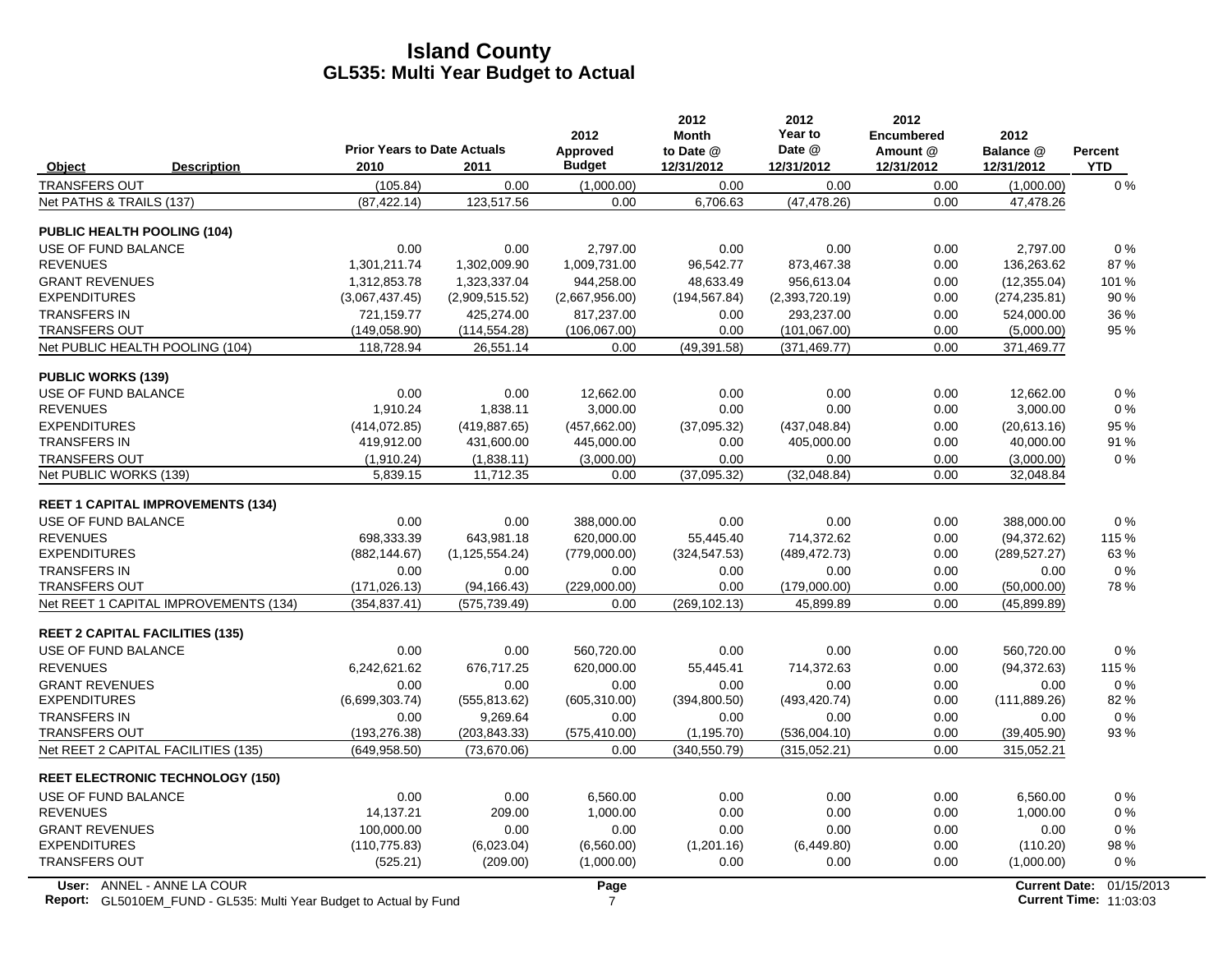|                                  |                                                | <b>Prior Years to Date Actuals</b> |                  | 2012<br>Approved | 2012<br>Month<br>to Date @ | 2012<br>Year to<br>Date @ | 2012<br><b>Encumbered</b><br>Amount @ | 2012                    | <b>Percent</b> |
|----------------------------------|------------------------------------------------|------------------------------------|------------------|------------------|----------------------------|---------------------------|---------------------------------------|-------------------------|----------------|
| Object                           | <b>Description</b>                             | 2010                               | 2011             | <b>Budget</b>    | 12/31/2012                 | 12/31/2012                | 12/31/2012                            | Balance @<br>12/31/2012 | <b>YTD</b>     |
|                                  | Net REET ELECTRONIC TECHNOLOGY (150)           | 2,836.17                           | (6,023.04)       | 0.00             | (1,201.16)                 | (6,449.80)                | 0.00                                  | 6,449.80                |                |
|                                  | <b>RURAL COUNTY SALES TAX (121)</b>            |                                    |                  |                  |                            |                           |                                       |                         |                |
| <b>USE OF FUND BALANCE</b>       |                                                | 0.00                               | 0.00             | 0.00             | 0.00                       | 0.00                      | 0.00                                  | 0.00                    | 0%             |
| <b>REVENUES</b>                  |                                                | 695.804.73                         | 683.099.26       | 642,000.00       | 53,653.75                  | 1.196.116.35              | 0.00                                  | (554, 116.35)           | 186%           |
| <b>EXPENDITURES</b>              |                                                | (962, 983.33)                      | (1,780,677.04)   | (625,000.00)     | (16, 817.00)               | (336, 227.05)             | 0.00                                  | (288, 772.95)           | 54 %           |
| <b>TRANSFERS OUT</b>             |                                                | (19,741.00)                        | (19,986.68)      | (17,000.00)      | 0.00                       | 0.00                      | 0.00                                  | (17,000.00)             | 0%             |
|                                  | Net RURAL COUNTY SALES TAX (121)               | (286, 919.60)                      | (1, 117, 564.46) | 0.00             | 36,836.75                  | 859,889.30                | 0.00                                  | (859, 889.30)           |                |
|                                  | <b>STORM &amp; SURFACE WATER UTILITY (144)</b> |                                    |                  |                  |                            |                           |                                       |                         |                |
| USE OF FUND BALANCE              |                                                | 0.00                               | 0.00             | 0.00             | 0.00                       | 0.00                      | 0.00                                  | 0.00                    | 0%             |
| <b>REVENUES</b>                  |                                                | 95.46                              | 4,579.98         | 1.000.00         | 3.64                       | 92.38                     | 0.00                                  | 907.62                  | 9%             |
| <b>EXPENDITURES</b>              |                                                | (23, 425.14)                       | (26, 175.55)     | (27, 160.00)     | (22, 645.28)               | (25, 299.85)              | 0.00                                  | (1,860.15)              | 93 %           |
| <b>TRANSFERS IN</b>              |                                                | 23,309.76                          | 25,930.00        | 27,160.00        | 0.00                       | 27,160.00                 | 0.00                                  | 0.00                    | 100 %          |
| TRANSFERS OUT                    |                                                | 0.00                               | 0.00             | (1,000.00)       | 0.00                       | 0.00                      | 0.00                                  | (1,000.00)              | 0%             |
|                                  | Net STORM & SURFACE WATER UTILITY (144)        | (19.92)                            | 4,334.43         | 0.00             | (22,641.64)                | 1,952.53                  | 0.00                                  | (1,952.53)              |                |
| TREASURER'S M & O (116)          |                                                |                                    |                  |                  |                            |                           |                                       |                         |                |
| USE OF FUND BALANCE              |                                                | 0.00                               | 0.00             | 0.00             | 0.00                       | 0.00                      | 0.00                                  | 0.00                    | 0%             |
| <b>REVENUES</b>                  |                                                | 31,174.25                          | 68,406.57        | 137,524.00       | 60,200.65                  | 201,494.18                | 0.00                                  | (63,970.18)             | 147 %          |
| <b>EXPENDITURES</b>              |                                                | (42, 597.86)                       | (77,902.59)      | (136, 524.00)    | (6,773.94)                 | (127, 300.81)             | 0.00                                  | (9,223.19)              | 93 %           |
| <b>TRANSFERS OUT</b>             |                                                | (519.18)                           | (57.09)          | (1,000.00)       | 0.00                       | 0.00                      | 0.00                                  | (1,000.00)              | 0%             |
| Net TREASURER'S M & O (116)      |                                                | (11, 942.79)                       | (9,553.11)       | 0.00             | 53,426.71                  | 74.193.37                 | 0.00                                  | (74, 193.37)            |                |
|                                  | <b>TRIAL COURT IMPROVEMENT (157)</b>           |                                    |                  |                  |                            |                           |                                       |                         |                |
| <b>REVENUES</b>                  |                                                | 23,973.27                          | 23,785.43        | 5,000.00         | 23.19                      | 24,000.73                 | 0.00                                  | (19,000.73)             | 480%           |
| <b>EXPENDITURES</b>              |                                                | (5,380.65)                         | (2,535.08)       | (5,000.00)       | 0.00                       | 0.00                      | 0.00                                  | (5,000.00)              | $0\%$          |
|                                  | Net TRIAL COURT IMPROVEMENT (157)              | 18.592.62                          | 21,250.35        | 0.00             | 23.19                      | 24.000.73                 | 0.00                                  | (24,000.73)             |                |
| <b>VETERANS ASSISTANCE (107)</b> |                                                |                                    |                  |                  |                            |                           |                                       |                         |                |
| USE OF FUND BALANCE              |                                                | 0.00                               | 0.00             | 0.00             | 0.00                       | 0.00                      | 0.00                                  | 0.00                    | 0%             |
| <b>REVENUES</b>                  |                                                | 3,746.51                           | 738.93           | 149,000.00       | 1,173.34                   | 143.167.14                | 0.00                                  | 5,832.86                | 96 %           |
| <b>EXPENDITURES</b>              |                                                | (75, 596.57)                       | (72, 531.56)     | (140, 048.00)    | (3,293.35)                 | (68, 271.28)              | 0.00                                  | (71, 776.72)            | 49 %           |
| <b>TRANSFERS OUT</b>             |                                                | 0.00                               | (1,587.40)       | (8,952.00)       | 0.00                       | (7,952.00)                | 0.00                                  | (1,000.00)              | 89%            |
|                                  | Net VETERANS ASSISTANCE (107)                  | (71, 850.06)                       | (73,380.03)      | 0.00             | (2, 120.01)                | 66,943.86                 | 0.00                                  | (66, 943.86)            |                |
|                                  | <b>WATER QUALITY ASSISTANCE (149)</b>          |                                    |                  |                  |                            |                           |                                       |                         |                |
| <b>REVENUES</b>                  |                                                | 260,794.98                         | 201,906.56       | 233,500.00       | 875.10                     | 129,527.79                | 0.00                                  | 103,972.21              | 55 %           |
| <b>GRANT REVENUES</b>            |                                                | 0.00                               | 82,836.15        | 115,000.00       | 0.00                       | 81,148.69                 | 0.00                                  | 33,851.31               | 71 %           |
| <b>EXPENDITURES</b>              |                                                | (242, 385.90)                      | (343, 546.48)    | (347,500.00)     | (22, 587.91)               | (307, 016.57)             | 0.00                                  | (40, 483, 43)           | 88%            |
| <b>TRANSFERS IN</b>              |                                                | 0.00                               | 0.00             | 0.00             | 0.00                       | 0.00                      | 0.00                                  | 0.00                    | 0%             |
| <b>TRANSFERS OUT</b>             |                                                | (279.61)                           | 0.00             | (1,000.00)       | 0.00                       | 0.00                      | 0.00                                  | (1,000.00)              | 0%             |
|                                  |                                                |                                    |                  |                  |                            |                           |                                       |                         |                |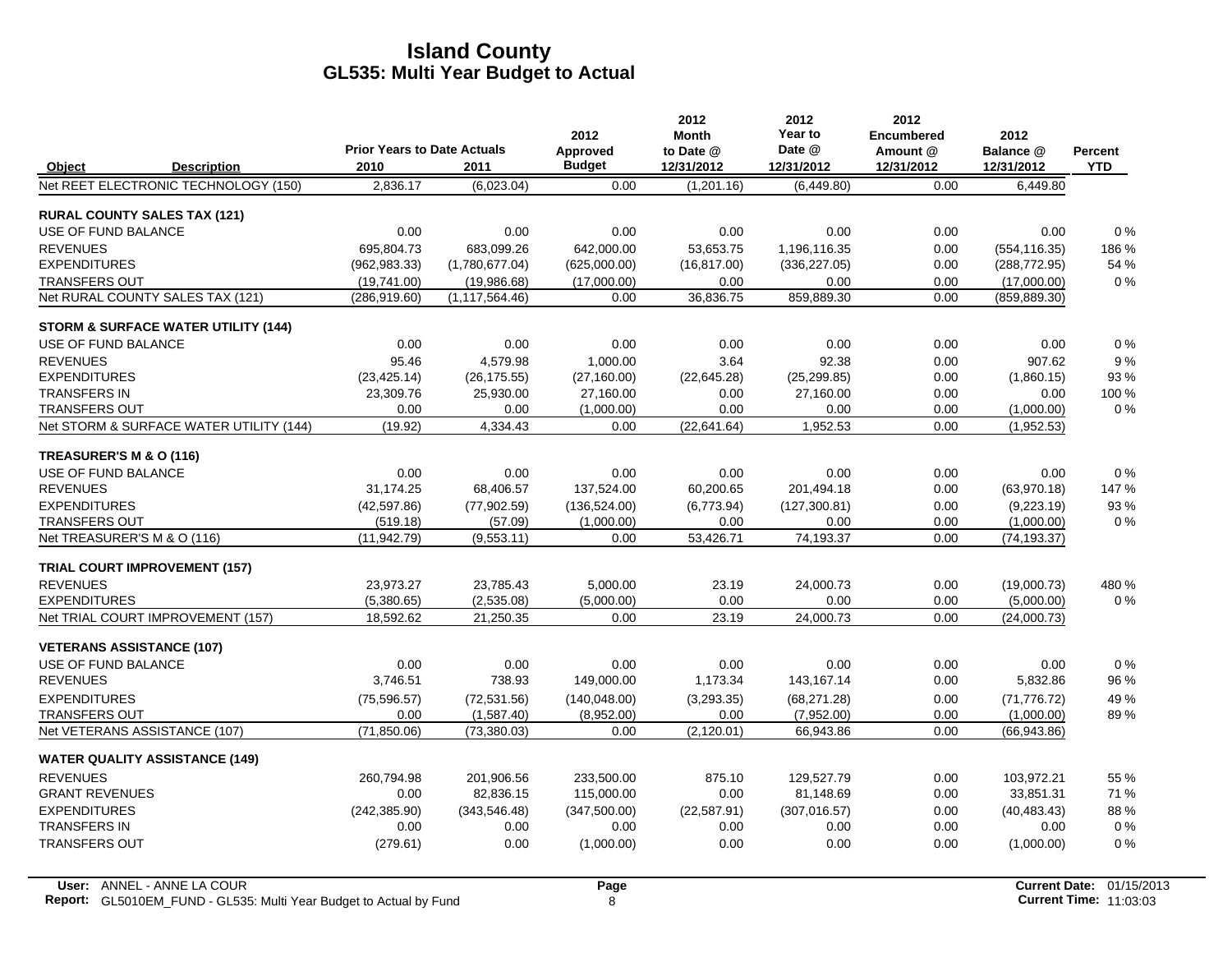|                              |                                    | <b>Prior Years to Date Actuals</b> |              | 2012<br>Approved | 2012<br>Month<br>to Date @ | 2012<br>Year to<br>Date @ | 2012<br><b>Encumbered</b><br>Amount @ | 2012<br>Balance @ | Percent |
|------------------------------|------------------------------------|------------------------------------|--------------|------------------|----------------------------|---------------------------|---------------------------------------|-------------------|---------|
| Object                       | <b>Description</b>                 | 2010                               | 2011         | <b>Budget</b>    | 12/31/2012                 | 12/31/2012                | 12/31/2012                            | 12/31/2012        | YTD     |
|                              | Net WATER QUALITY ASSISTANCE (149) | 18.129.47                          | (58, 803.77) | 0.00             | (21,712.81)                | (96,340.09)               | 0.00                                  | 96,340.09         |         |
| <b>Grand Total All Funds</b> |                                    | .561.481.93                        | (458.017.84) | 0.00             | (2.166.948.12)             | 3.052.851.39              | 0.00                                  | (3.052.851.39)    |         |